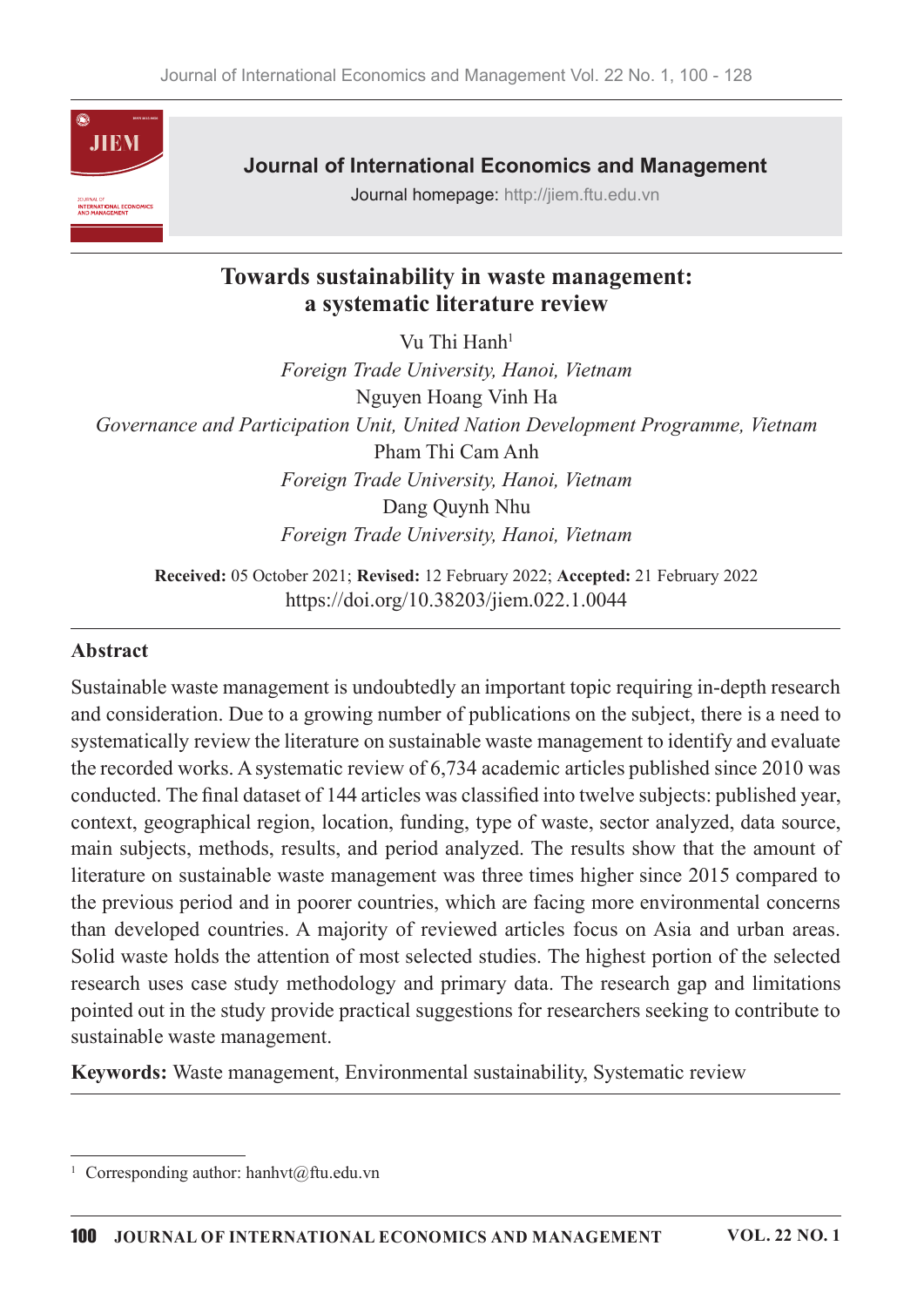## 1. Introduction

With the rising prosperity of humanity, the amount of waste generated daily is striking as a profound global concern, especially when a great proportion of which is not efficiently managed. The world generates 2.01 billion tonnes of municipal solid waste every year, at least 33% of which is not environmentally friendly (World Bank, 2018). The amount of waste is expected to increase to 3.40 billion tonnes by 2050, implying a severe problem that affects every aspect of human life.

Many researchers have pointed out the negative impacts of improper waste management practices. From the environmental perspective, waste in general and waste that is inappropriately handled can lead to air pollution, water pollution, and land pollution. Solid waste-related emissions would reach approximately 2.6 billion tons of CO2 by 2050 (World Bank, 2018). Along with air pollution, improper waste management methods lead to contaminated groundwater (Skenderovic et al., 2015) and ocean plastic pollution (Lestari and Trihadiningrum, 2019). This is consequently followed by soil pollution since the deterioration of land quality is often caused by uncontrolled liquid waste and sewage disposal (Ashraf et al., 2014).

Apart from environmental problems, related issues would also arise due to low priority for waste management. The most vulnerable communities directly affected by poor waste disposal systems are laborers who earn their living from salvaging and sorting waste. Exposure to parasites and intestinal infections from mishandled waste would critically affect the health condition of that group, and hence, induce the escalation of several health issues associated with waste disposal (Giusti, 2009; Alam and Ahmade, 2013).

The economy as well cannot bear the consequences of ineffective waste disposal systems. Improperly handled waste in the short term directly affects the tourism and hospitality industry due to the degradation of landscapes and tourist attractions (Zorpas et al., 2015). In the long term, the decomposition of waste by conventional and inappropriate methods creates sagging areas, where buildings and other facilities cannot be constructed, which is enormous destruction to the economy (Skenderovic et al., 2015).

Sustainable waste management can serve as a solution to the mentioned problems caused by improper waste disposal. When sustainably handled, waste can be utilized as a vital resource concerning the considerable amount of energy that can be recycled and produced from solid waste (Demirbas, 2011). Furthermore, waste-to-energy, also known as energy recovery, conserves resources and supports environmental and human protection through the process of converting waste into sources of fuel (Brunner and Rechberger, 2015).

Under the sustainable development perspective, properly adopted waste management has proven its irreplaceable role in shaping environmental protection and promoting the efficient use of resources (Izvercian and Ivascu, 2015). The United Nations (2019) latest updates on the Sustainable Development Goals define, for example, Goal 12 as the urgent need to implement practices that increase resource efficiency and reduce waste among every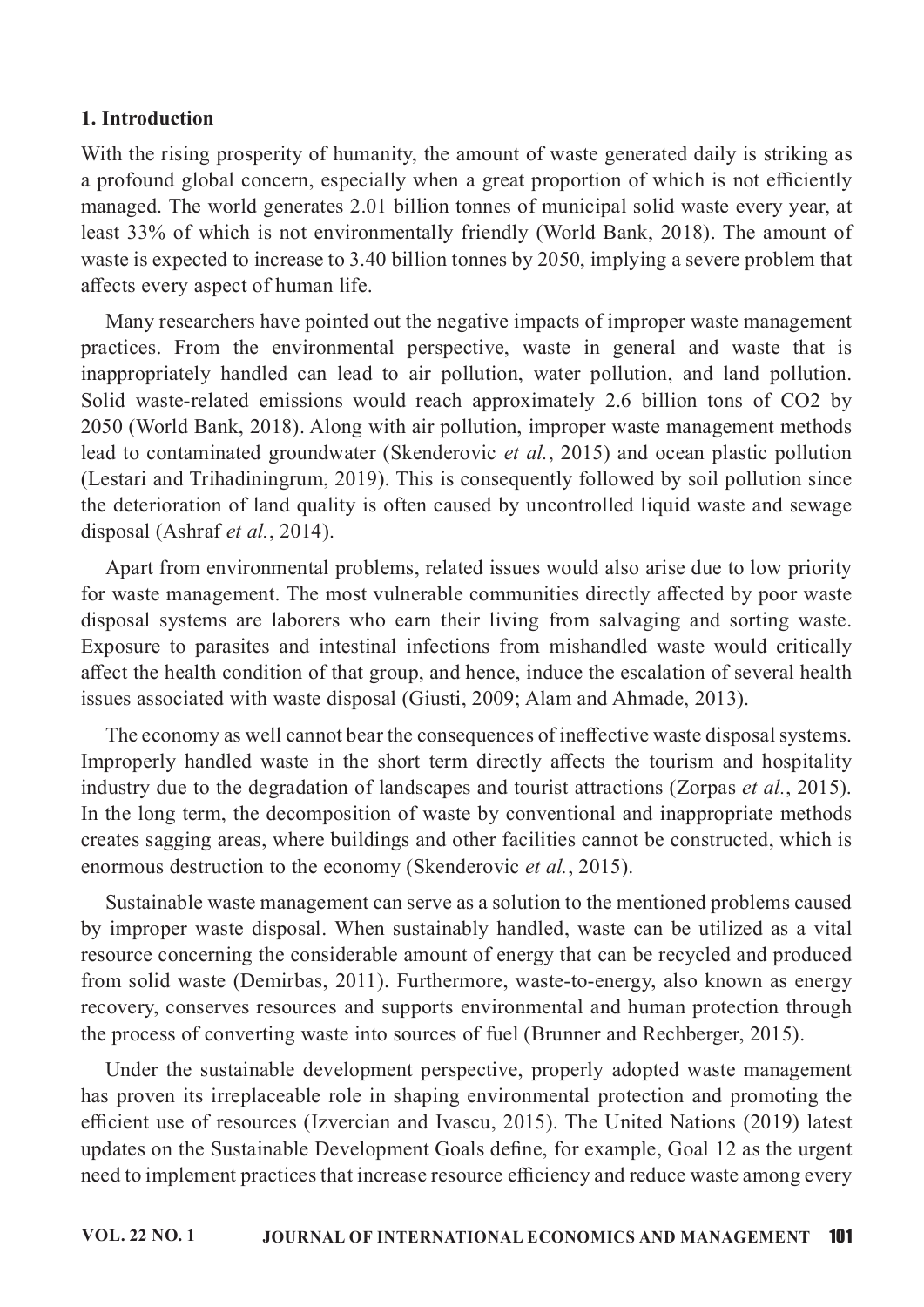sector of the economy, and Goal 13 as a call for all countries to tackle cleaner and more resilient economies under such challenging contexts brought by constantly changing weather patterns, extreme natural events, incessantly rising sea levels, and greenhouse gas emission. Since sustainable waste management ensures the reduction of waste and pollutants and the conservation of resources through the reprocessing of waste and conversion to energy, it is intertwined with the achievement of many sustainable development goals.

Every country has its own waste management policies, which may constantly change, depending on the amount of waste production and contamination. In China, a series of laws were promulgated, providing a legal framework for the protection of the environment, namely the Environmental Protection Law enacted in 1989, the first legislation enforced in 2005 and the first law of Urban Construction Waste and Construction Dregs Regulation pertaining to Construction and Demolition Waste Management (CDWM) enforced in 2003. Moreover, in different cities in China, existing CDWM policies have been reported under the 3Rs treatment in terms of financial studies (Aslam et al., 2020). In the USA, waste management legislation was much earlier promulgated, among which Solid Waste Disposal Act enacted in 1965, Resource Conservation and Recovery Act in 1976. Especially, most of the states in this country have their own regulations and surveillance setups for handling construction and demolition waste (Aslam *et al.*, 2020). In developing countries, waste management is a major concern due to existing inadequate and ineffective practices. In Vietnam, there is a distinction among cities. Although many waste management policies have been issued in Hanoi, implementation and mechanism and guiding documents are still lacking, leading to inefficient implementation. Waste management in Da Nang City is weaker than that of Hanoi and Ho Chi Minh City as waste collection, transportation, and treatment are not well managed, collection price is low and state authority is not responsible (Tsai et al., 2020).

Admittedly, some review articles are appertaining sustainable waste management in the currently available source of literature. However, prior review research mainly focuses on limited and scattered aspects of sustainable waste management, such as reviews on a specific framework, policy or technology, or evaluation of a distinctive type of waste management practices. There is hardly any previous synthetic literature review providing an overview and analysis of past and present sustainable waste management research.

There is a need to develop a wide-based body of research about sustainable waste management, evaluate the recorded works produced by researchers, practitioners, and scholars, and then identify key areas in which more information is needed. This paper provides a systematic literature review on sustainable waste management. The study can help regulators, policy-makers, and researchers with a better understanding of current sustainable waste management and changes over time. It may also be of value to practitioners and environmentalists who often rely on research-based evidence to support their claims. We developed the analysis and methodology of this study to investigate the following research questions: What are the general trends in sustainable waste management literature? What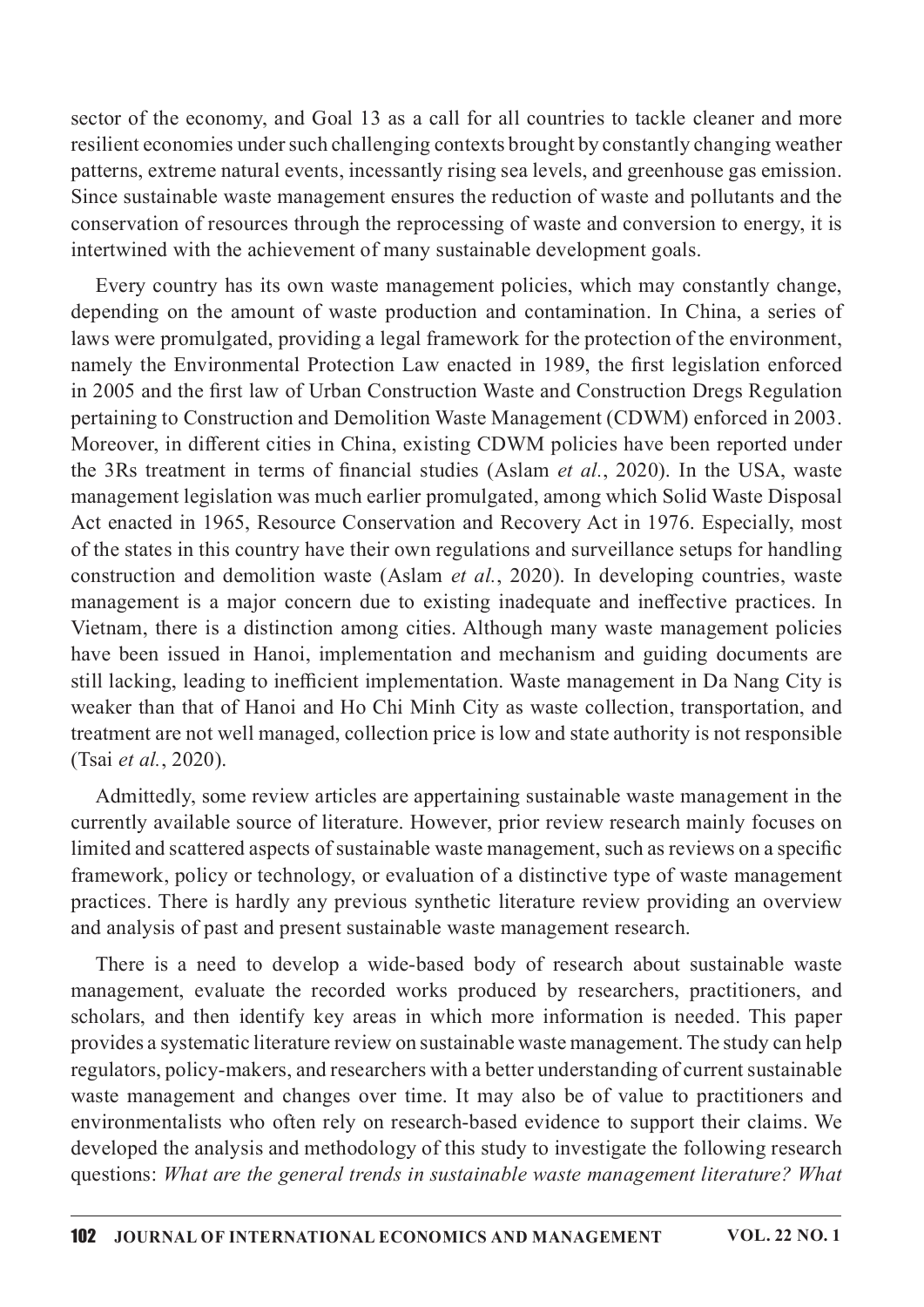## are the research gaps and limitations? What are the recommendations for future studies on sustainable waste management?

The paper is organized as follows. First, the authors provide an overview of sustainable waste management. Next, we address methods used to systematically review the literature on sustainable waste management. We then present the findings, point out the research limitations, and finally discuss further research on sustainable waste management that can be developed.

#### 2. An overview on sustainable waste management

#### 2.1 Waste management concept

The concept of waste management has been interpreted in different ways. The European  $Count(1991)$  defines waste management as the control of operations and after-care practices towards waste conducted by disposal sites, including collection, transport, recovery, and disposal. According to Pongracz et al. (2004), waste management involves the supervision of all waste-related activities to conserve resources as well as protect human health and the environment. Bacinschi et al. (2010) describe waste management as a process of collecting all thrown-away materials for recycling and minimizing their negative effects on health, life quality, and the surrounding environment. Demirbas (2011) defines waste management as the collection, transport, processing, recycling, disposal, and monitoring of waste, to encourage the reuse of materials and hinder the number of resources that enter and leave the society, heading for healthful and uncontaminated living conditions. Despite the varying differences, all the mentioned definitions share the same traits describing waste management as the activity of dealing with waste to ensure human and environmental protection.

## 2.2 Waste management hierarchy

The waste management hierarchy is considered as guidelines for waste management, categorizing various waste management options from the most to the least environmentally favorable ones. Waste management hierarchy serves as the primary principle, shaping the waste management concept, with prevention ranked as the most preferred option and disposal as the least favored one (El Haggar, 2010). The hierarchy has been interpreted and practically applied in different ways under various circumstances, thus is now a widely accepted foundation for waste management practices (Ferrari et al., 2016).

The waste management hierarchy proffers that different and specific waste management strategies would vary greatly depending on the changing context (Ferrari et al., 2016). The hierarchy also sets a path for the categorization of the waste management methods presented in the next part of the paper.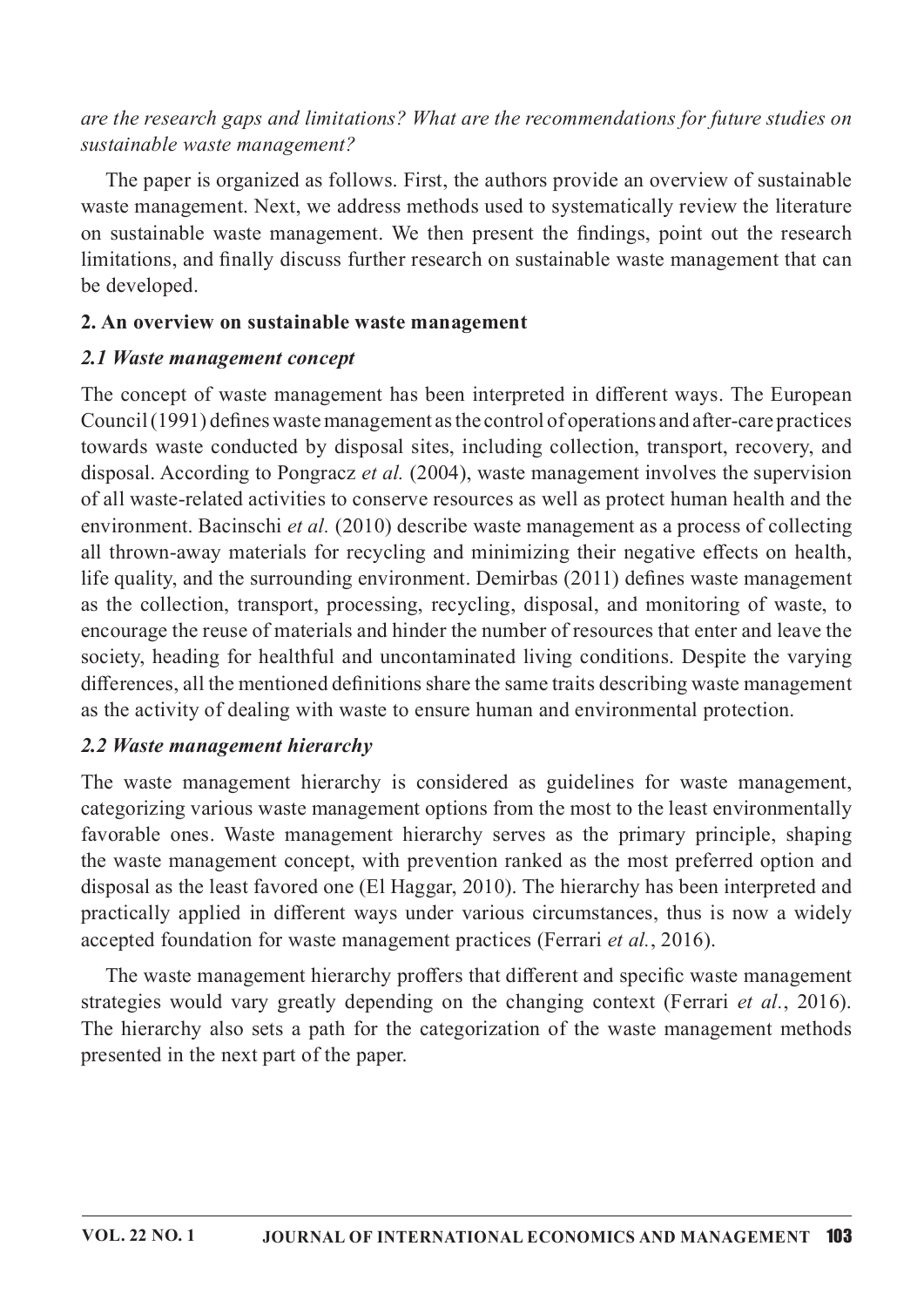

## **Include**

Using less material in design and manufacture. Keeping products for linger, reuse. Using less hazardous materials

Checking, cleaning, repairing, refurbishing whole items or spare parts

Turning waster into a new substance or product. Includes composting of it meets quality protocols

Includes anaerobic digestion, incineration with energy recovery, gasification and pyrolysis which produce energy (fuels, heat and power) and materials from waster; some backfilling

Landfill and incineration without energy recovery

# **Figure 1.** Waste management hierarchy

Source: European Commission (2011)

## 2.3 Sustainable waste management

In the context of sustainable development, the waste management concept must be understood from an inseparable perspective to the United Nations Sustainable Development Goals (SDGs) to fully understand, thoroughly analyze and critically evaluate the available research on this subject of matter.

Several articles have confirmed the goals and roles of waste management in relation to accomplishing the UN SDGs. Muralikrishna and Manickam (2017) determine economy, environment, and social community as three fundamental factors of sustainable development. They state that economic growth deals with satisfying what people want without conceding the quality of life, especially in a developing world; social development involves the protection of people's health from pollution or other damaging business activities; and environmental protection considers the need to preserve the surrounding environment. Environmental protection is the most vital pillar of sustainable development, interacting with the other two to ensure humanity's future. This interconnection among the three fundamentals can be perceived in the attempt to encourage businesses to keep their carbon emission below a certain level and promote the responsible use of natural resources in the economic sector, and the consistent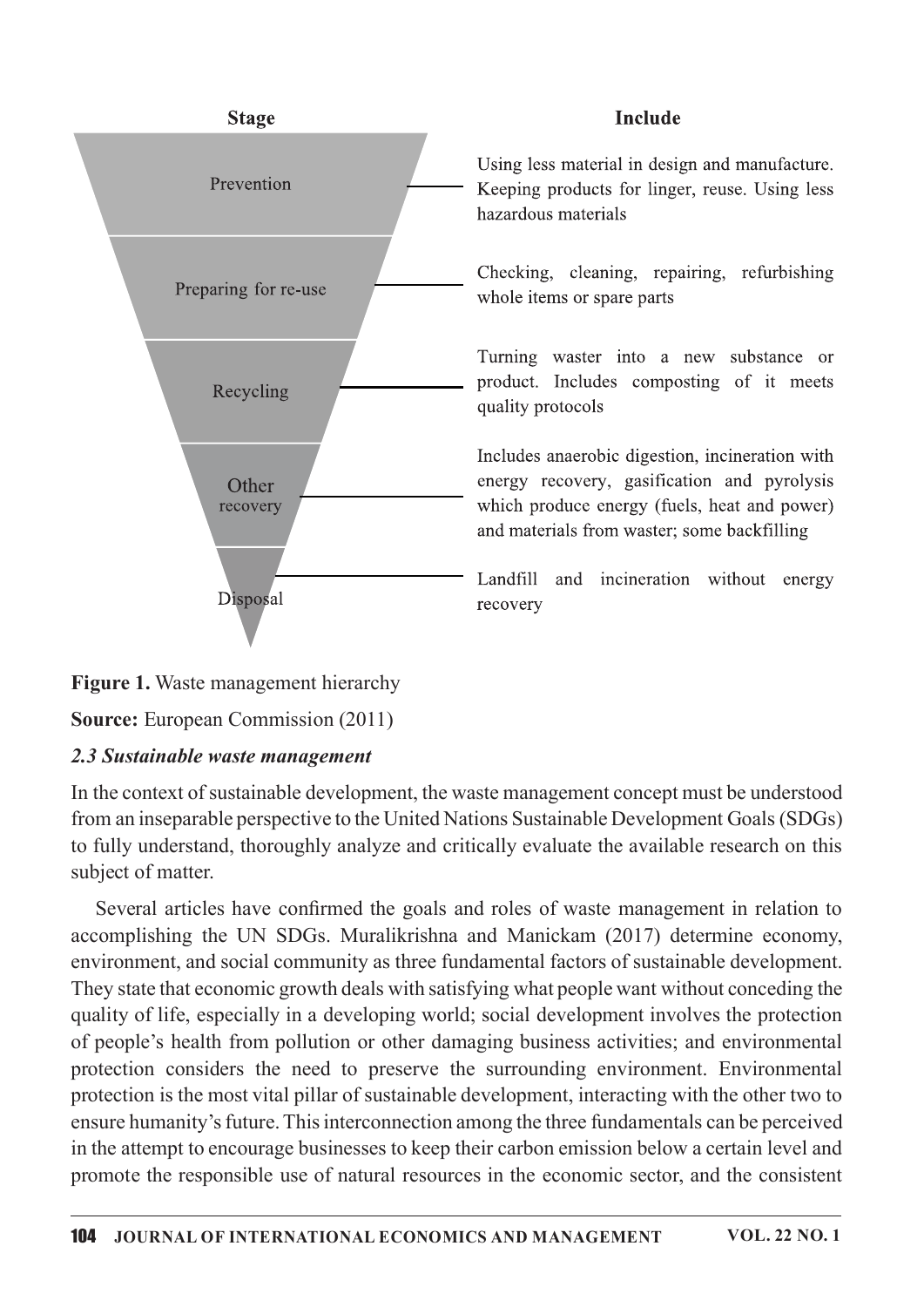efforts to improve awareness and legislation in the social sector, all intimately disclosed to the principle of waste management.



Figure 2. Three pillars of sustainable development

Source: Muralikrishna and Manickam (2017)

Dermatas (2017) confirms that the most compelling environmental issues targeted in the UN SDGs are also addressed in waste management. Particularly, sustainable waste management can resolve the problem of soil and groundwater pollution as well as the future shortage of nonrenewable resources, which are evidently articulated by SDG 6 (clean water and sanitation) and SDGs 11 to 15 (sustainable cities and communities, responsible consumption and production, climate action, life below water, life on land). In a broader context, sustainable waste management intricately relates to the provision of cleaner and safer living conditions around the world, distinctively tackled by the first 4 SDGs (no poverty, zero hunger, good health and well being, quality education). Goal 7 (affordable and clean energy) can be achieved through in determination of landfill waste proportion during the waste categorization process to further utilize them in producing more modern, reliable, affordable, and sustainable sources of energy (Dada and Mbohwa, 2018). In brief, the international acceleration to sustainable waste management and comprehensive movement towards circular economy depends heavily on the awareness promotion launched by the ongoing SDG procedures and campaigns (Hettiarachchi, 2019).

# 3.Methodology

# 3.1 Literature search

The literature search was performed firstly by formulating research questions and identifying keywords. Research questions were developed after careful consideration of the research rationale in the contemporary contexts. Searching keywords were then specified directly from the established research questions, based on the theoretical reference with regards to the two concepts of waste management and sustainable development. The searching terms were ultimately determined as "waste management" and "sustainable development".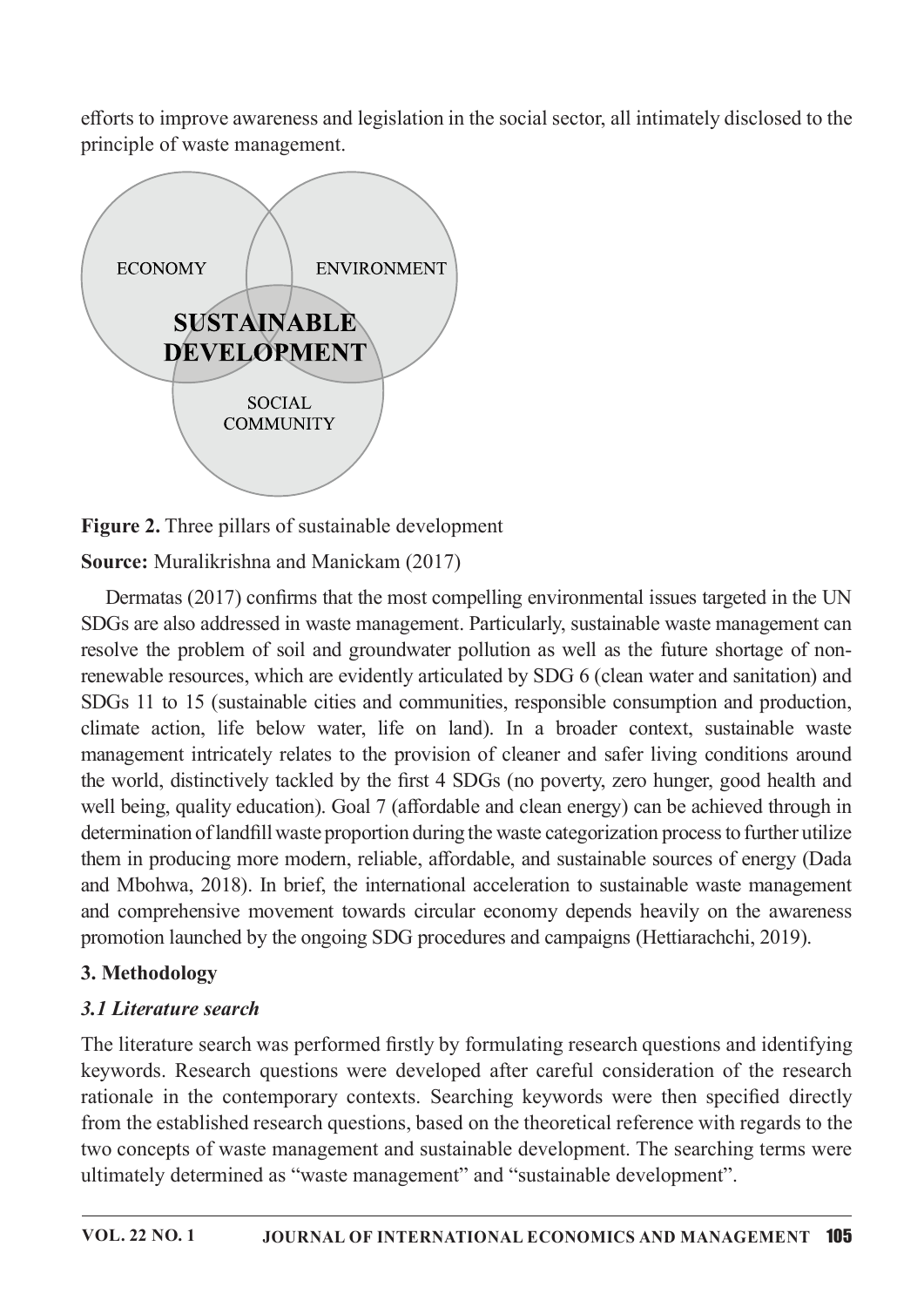The searching strategy was conducted on the official websites of seven worldwide prestigious academic publishers: Elsevier, Nature, Inderscience, Sage, Taylor & Francis Group, Springer, and Wiley. We selected the advanced searching tools available on each publisher's official websites to look for research and review papers with keywords in title, abstract, or author biography, with English designated as the language of publication. This initial searching step resulted in 6,734 articles.

#### 3.2 Screening criteria

The results from the first search produced a wide range of articles. To ensure the selected studies cover accurate subjects and claim their findings based on valid evidence, we established a set of criteria for inclusion and exclusion and applied them throughout the screening process. In order to select a vast majority of academic papers, we earned the support from Zotero software which has a word processor plugin to integrate directly with LibreOffice. The main screening criteria adopted in this study are presented in Table 1.

| <b>Inclusion criteria</b>                                                                                                                                                       | <b>Type</b>          |
|---------------------------------------------------------------------------------------------------------------------------------------------------------------------------------|----------------------|
| Term waste management in titles                                                                                                                                                 | Content              |
| Published from 2010 to the present                                                                                                                                              | Publication date     |
| Research language: English                                                                                                                                                      | Publication language |
| Journals of prestigious publishers                                                                                                                                              | Journal              |
| Term waste management and sustainable development<br><sub>or</sub><br>sustainability in title, abstract or author-specified keywords                                            | Content              |
| Focus on waste management and sustainable development                                                                                                                           | Content              |
| Research, review articles                                                                                                                                                       | Research design      |
| <b>Exclusion criteria</b>                                                                                                                                                       | <b>Type</b>          |
| Letters, editorials, books, others                                                                                                                                              | Research design      |
| Articles that mainly focus on other subjects and minorly deal with<br>sustainable development or waste management                                                               | Content              |
| Studies aiming to take sustainable development as an evidence to<br>support a new framework, technology, measure or policy that does<br>not directly relate to waste management | Content              |

#### Table 1. Screening criteria

## Source: The authors' compilation

## Practical screening criteria

The first screen sorts out approximately 6,800 results of relevant studies in terms of publication period and covered topics. In this practical screen, the search was limited to papers that were published from 2010 to 2020. The reason for choosing this analysis period revolves around the adoption of the UN SDGs in 2015 since this time range marks a decade of formulating, developing, and approaching the SDGs. We believe the careful observation of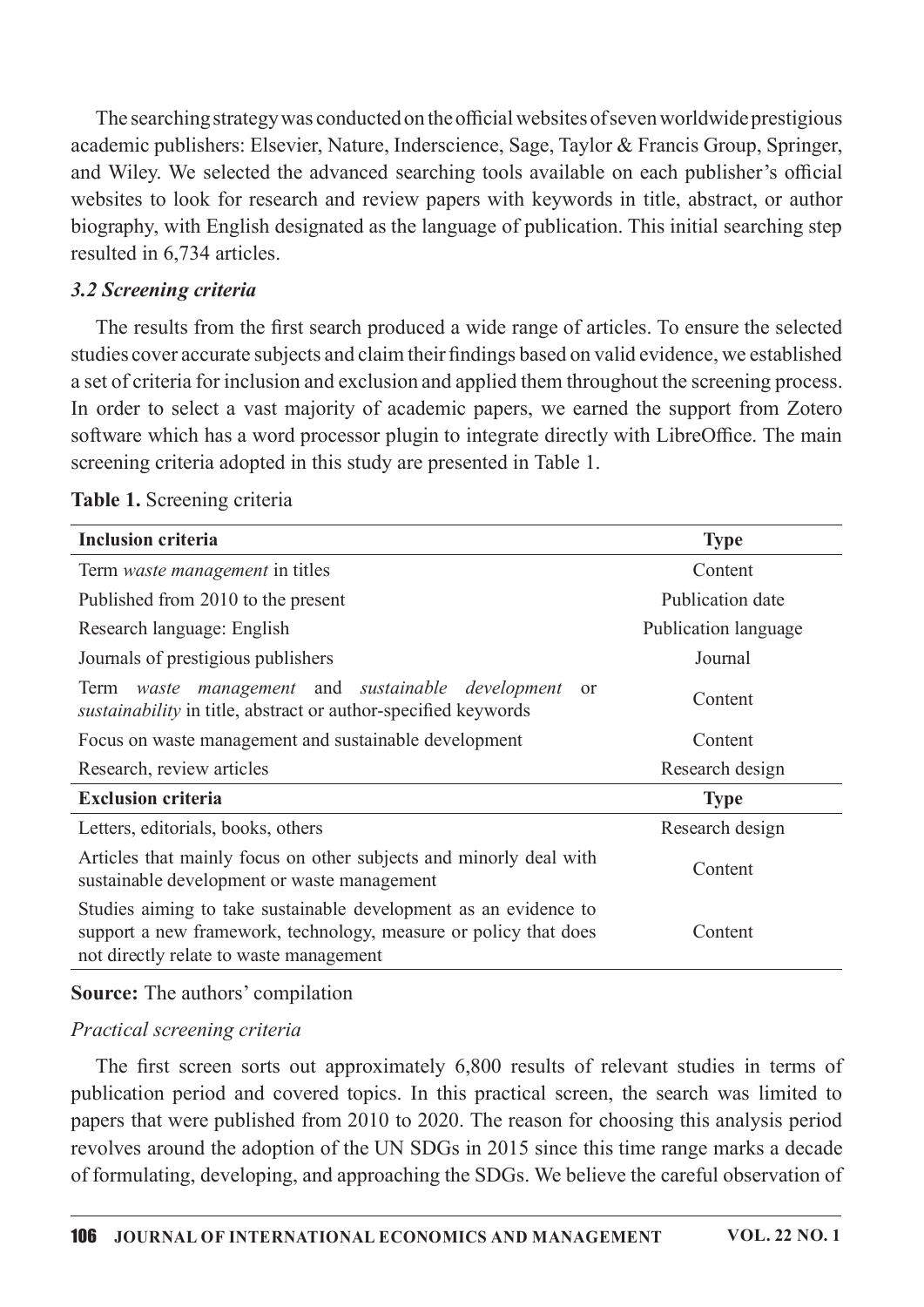a ten-year period, consisting of five years before and after the adoption of SDGs, will reflect interesting insights into how the event has influenced the trend, numbers, and characteristics of studies on sustainable waste management.

The application of practical screening criteria resulted in 158 potentially usable research from seven famous publishers from  $2010$  to  $2020$ , with a certain degree of accuracy, efficiency, and relevance.

#### Ouality screening criteria

The final screening assesses 158 papers that satisfy all practical screening criteria to evaluate their relevance, quality, and reliability and identify the best studies to include in the present research.

In this step, we scanned through all articles separately and reported every relevant characteristic in tables, including their titles, authors, affiliations, published years, citations, funding, countries, locations, problems concerned, research questions, data descriptions, data sources, methodology, results and findings, limitations. The adherence to justified quality standards singles out appropriate studies for the current review and requires in-depth reading as well as advanced analysis of all papers. Next, each paper was evaluated individually and studies with invalid contents to be excluded. Some significant-quality screening steps conducted are: overall assessment, validity and reliability check, citation index record, coherence and consistency check, and a scan for limitations.

The next step revolves around comparing presented problems, questions, and objectives of each research with its reported findings and conclusions to assess the usefulness, relevance, and quality of all research results. In other words, research results should consistently provide answers to the research questions previously formulated. Finally, we recorded limitations and research gaps of all studies separately to examine whether they seriously affect the reliability and validity of the study or not and to serve the discussion on prospects for future research on sustainable waste management.



Figure 3. Literature search and screening process

Source: The authors' compilation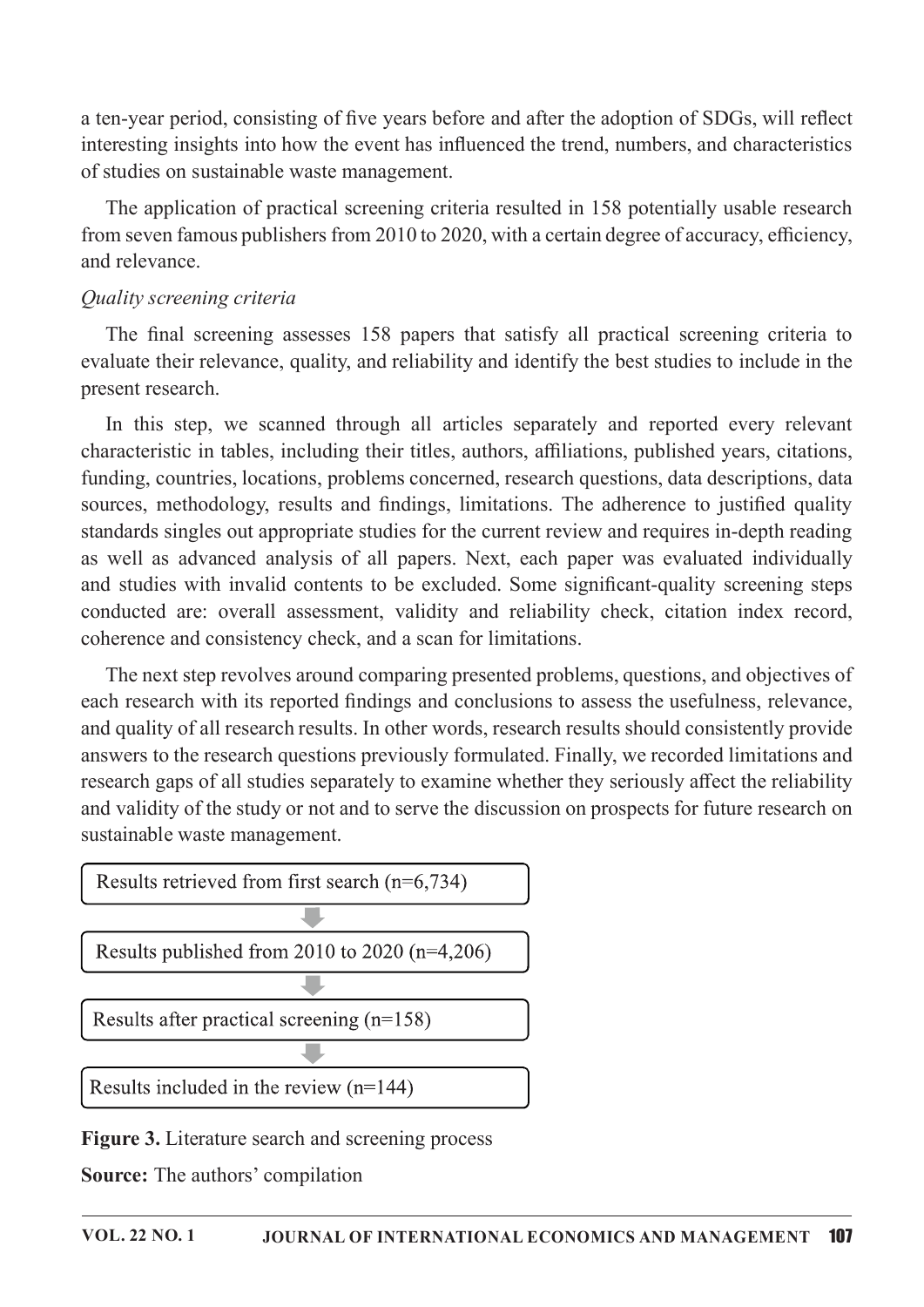| <b>Publishers</b>      | <b>Results</b><br>retrieved from<br>the first search | <b>Results</b><br>published from<br>2010-2020 | <b>Results after</b><br>practical<br>screening | <b>Results</b><br>included in the<br>review |
|------------------------|------------------------------------------------------|-----------------------------------------------|------------------------------------------------|---------------------------------------------|
| Elsevier               | 3005                                                 | 1586                                          | 68                                             | 66                                          |
| Inderscience           | 178                                                  | 149                                           | 11                                             | 10                                          |
| Nature                 | 460                                                  | 431                                           |                                                | $\overline{0}$                              |
| Sage                   | 356                                                  | 291                                           | 23                                             | 21                                          |
| Springer               | 367                                                  | 322                                           | 47                                             | 39                                          |
| Taylor & Francis Group | 592                                                  | 332                                           | 5                                              | 5                                           |
| Wiley                  | 1776                                                 | 1095                                          | 3                                              | 3                                           |
| Total                  | 6734                                                 | 4206                                          | 158                                            | 144                                         |

Table 2. Number of articles retrieved from selected publishers

#### Source: The authors' compilation

#### Coding scheme

Based on references to the procedures presented by previously mentioned literature (Fazzo et al., 2017; Ardoin et al., 2018, Stern et al., 2014), we considered the specific objectives, focus, and characteristics of the present research review and developed the coding scheme with categories and subcategories applied throughout this paper for analysis and further discussion. The order and numbering of selected articles were reported in Table 3, along with citation indexes recorded until 28 March 2020. All categories presented in the coding process would follow such order and remain applicable to every section of the current research.

As mentioned, the classification and coding were conducted based on the data collected from in-depth reading and analysis of all selected articles individually to provide an overall and simplified perspective on the available research on sustainable waste management. The classification consists of twelve subjects, numbered from 1 to 12: published year, context, geographical region, location, funding, type of waste, sector analyzed, data source, main subjects, methods, results, and period analyzed. Each of these subjects includes different subcategories coded from A to L, except for the Funding\* category whose alphabetical codes were combined with number  $0$  and  $1$ . A study can receive more than one code due to meeting two or more categorizations.

|  | Table 3. Categories and subcategories |  |  |
|--|---------------------------------------|--|--|
|  |                                       |  |  |

| <b>Meaning</b>        | <b>Codes for alternatives</b> |  |
|-----------------------|-------------------------------|--|
| <b>Published Year</b> | A - From 2010 to 2014         |  |
|                       | B - From 2015 to 2020         |  |
| <b>Context</b>        | A - Developed countries       |  |
|                       | B - Developing countries      |  |
|                       | C - Non-applicable            |  |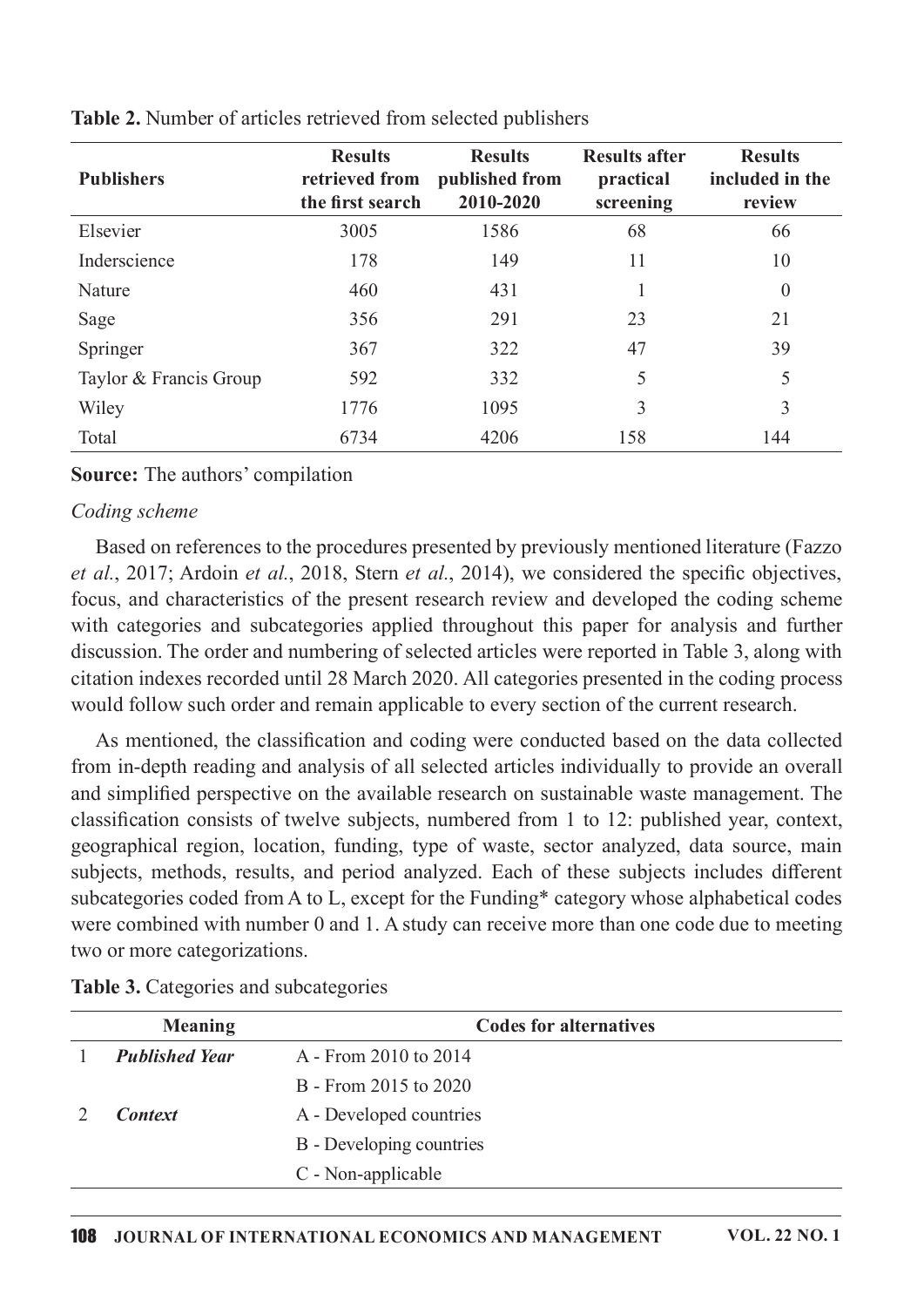|   | <b>Meaning</b>           | <b>Codes for alternatives</b>                               |
|---|--------------------------|-------------------------------------------------------------|
| 3 | <b>Geographic Region</b> | A - Africa                                                  |
|   |                          | B - Asia                                                    |
|   |                          | C - Australia                                               |
|   |                          | D - Europe                                                  |
|   |                          | E - America                                                 |
|   |                          | F - Non-applicable                                          |
| 4 | <b>Location</b>          | A - Urban area                                              |
|   |                          | B - Rural area                                              |
|   |                          | C - Suburban area                                           |
|   |                          | D - Industrial area                                         |
|   |                          | E - Non-applicable                                          |
| 5 | <b>Funding</b>           | 1 - Funded                                                  |
|   |                          | 0 - Not Funded                                              |
|   | Funding*                 | A0 - Before 2015, not funded                                |
|   |                          | A1 - Before 2015, funded                                    |
|   |                          | B0 - From 2015, not funded                                  |
|   |                          | B1 - From 2015, funded                                      |
| 6 | Type of waste            | A - Solid waste                                             |
|   |                          | B - Liquid waste                                            |
|   |                          | C - Organic waste                                           |
|   |                          | D - Recyclable waste                                        |
|   |                          | E - Hazardous waste                                         |
|   |                          | F - Non-applicable                                          |
| 7 | Sector analyzed          | A - Public sector                                           |
|   |                          | B - Private sector                                          |
|   |                          | C - Non-profit sector                                       |
|   |                          | D - Households                                              |
|   |                          | E - Industrial sector                                       |
|   |                          | F - NGOs                                                    |
|   |                          | G - Waste management sector                                 |
|   |                          | H - Non-applicable                                          |
| 8 | Data source              | A - Primary data                                            |
|   |                          | <b>B</b> - Previous studies                                 |
|   |                          | C - Reports, publications, database, and training materials |

Table 3. Categories and subcategories (continued)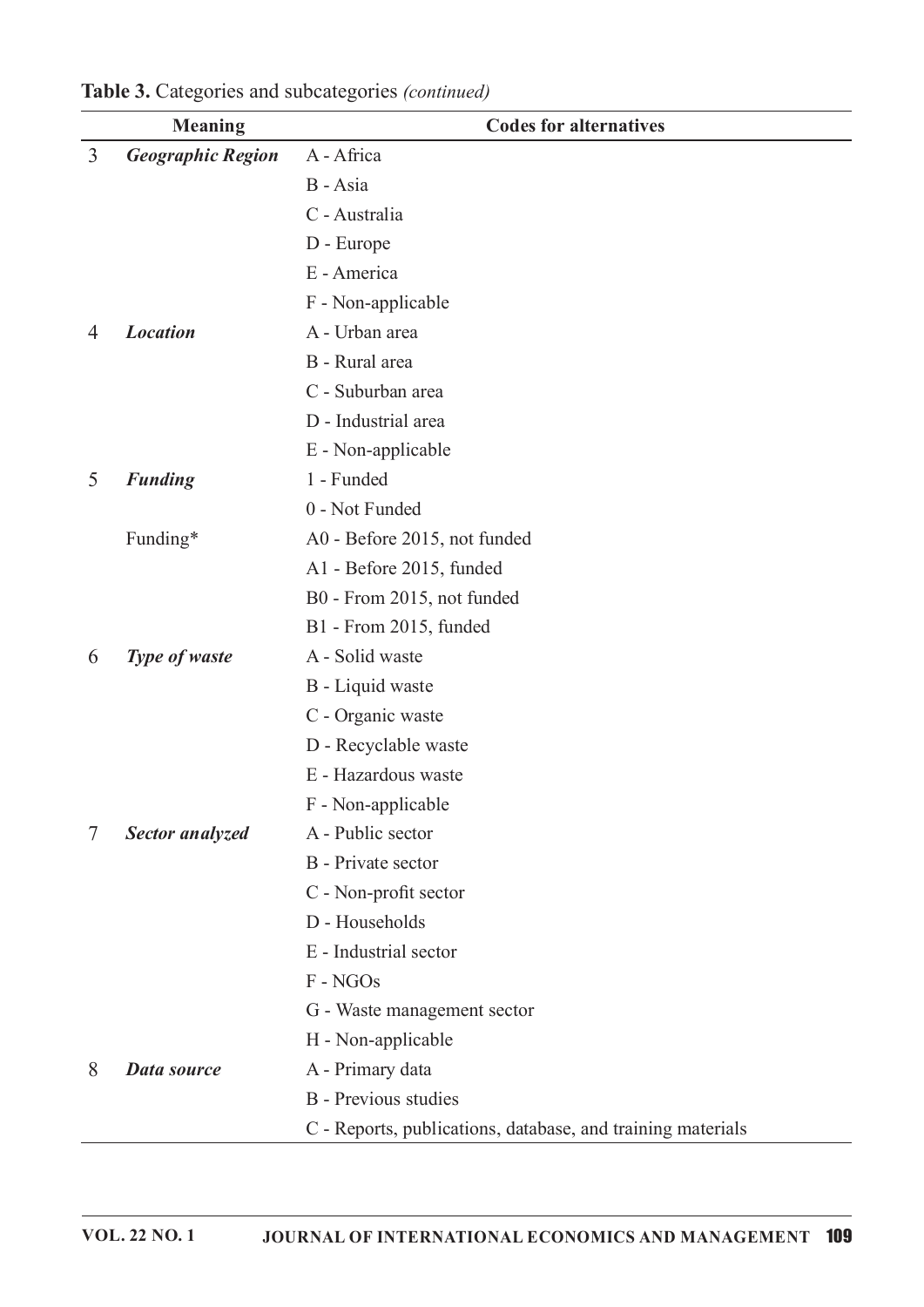|    | <b>Meaning</b>       | <b>Codes for alternatives</b>                                 |
|----|----------------------|---------------------------------------------------------------|
| 9  | <b>Main subjects</b> | A - Alternatives of sustainable waste management              |
|    |                      | B - Evaluation of current methods/situation                   |
|    |                      | C - Explanations of current problems/situation                |
|    |                      | D - Future perspectives on sustainable waste management       |
|    |                      | E - Influential factors to sustainable waste management       |
|    |                      | F - Impacts of sustainable waste management                   |
|    |                      | G - Suggestions/solutions/strategies for improvement          |
|    |                      | H - Non-applicable                                            |
| 10 | <b>Methods</b>       | A - Archival                                                  |
|    |                      | B - Case study                                                |
|    |                      | C - Comparative                                               |
|    |                      | D - Conceptual                                                |
|    |                      | E - Empirical                                                 |
|    |                      | F - Experiment                                                |
|    |                      | G - Interview                                                 |
|    |                      | H - Life cycle assessment                                     |
|    |                      | I - Observation                                               |
|    |                      | J - Survey                                                    |
|    |                      | K - Review                                                    |
|    |                      | L - Non-applicable                                            |
| 11 | <b>Results</b>       | A - Consistent with previous studies                          |
|    |                      | B - Proposal of new frameworks/concepts/strategies/models     |
|    |                      | C - Previous concepts/models/frameworks with new perspectives |
|    |                      | D - Previous perspectives with new dataset/time period        |
|    |                      | E - Non-applicable                                            |
|    | 12 Period Analyzed   | A - Less than 3 years                                         |
|    |                      | B - From 3 to 5 years                                         |
|    |                      | C - From 5 to 10 years                                        |
|    |                      | D - From 10 years                                             |
|    |                      | E - Non-applicable                                            |

Table 3. Categories and subcategories (continued)

#### Source: The authors' calculation

The first classification refers to the year of publication of the articles, coded by letters A and B. The concern of this category revolves around the influences of the adoption of UN SDGs in 2015 on the number, trends, and characteristics of research on sustainable waste management. We divided the observed period into two subcategories: 2010-2014 and 2015-2020. With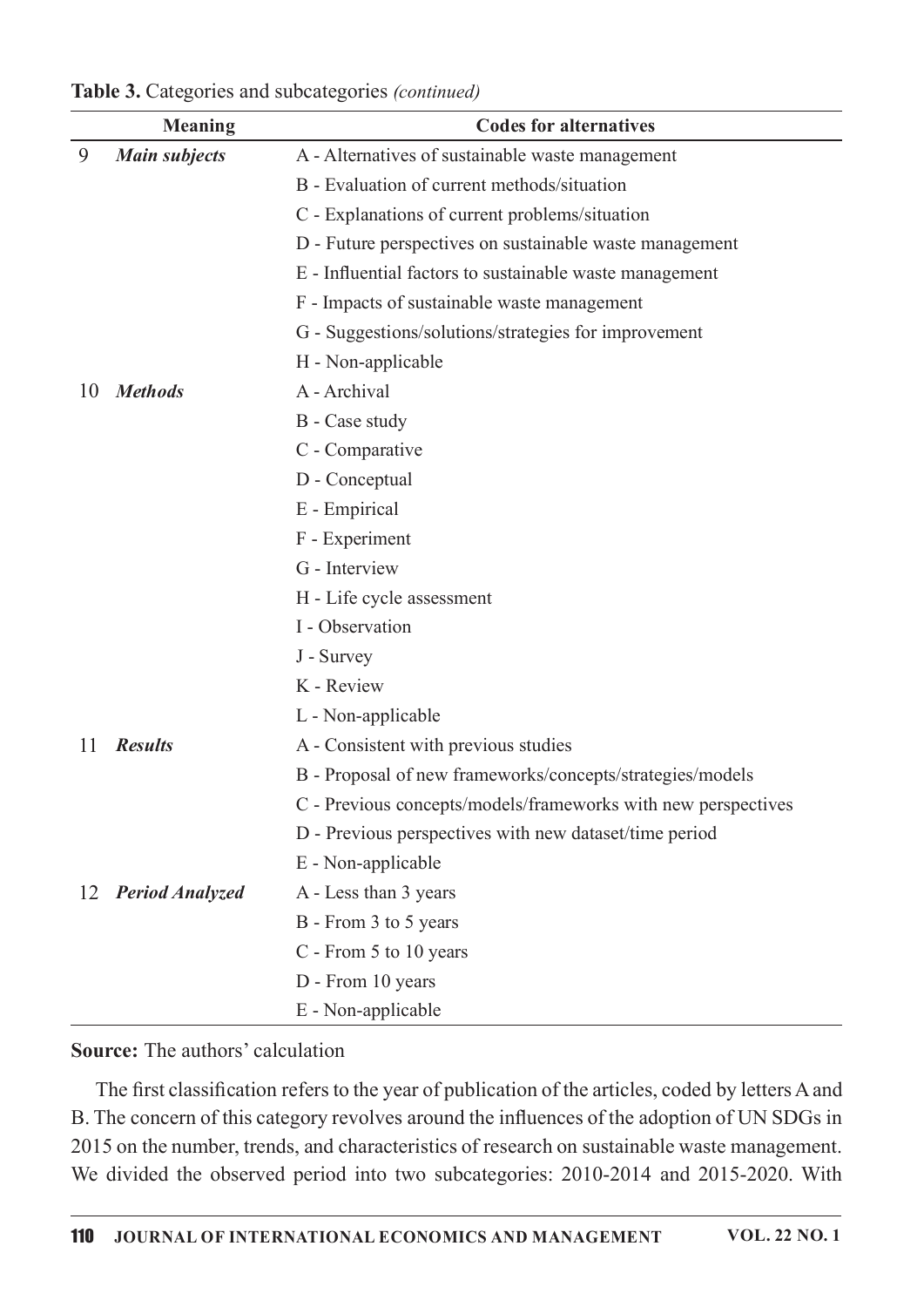five years from  $2010$  to  $2014$ , the review attempts to look into the status of sustainable waste management study under the existence of the Millennium Development Goals (MDGs) in their last years of legitimation and point out the progress and differences in the next five years period, from 2015, when SDGs was officially adopted.

The second classification is coded by letters A, B, and C. Context is of great importance in research since it provides an understanding of the research question aligned to realworld circumstances, gives meaning to and shapes the research design. Notably, sustainable development and waste management topic can result in huge gaps. Thus, there exists a need to classify contexts based on the terminology currently accepted worldwide, in this case as developed and developing countries. When an article does not conform to those two codes, the non-applicable category is applied. For example, studies that focus on developing countries in general without specifying any certain countries or studies analyzing the topic in countries under political and geographical conflicts would be listed as non-applicable.

For the third classification, the authors established codes from A to F based on geographical concepts of the contemporary world, serving as a complement to the context categorization in providing more specific information on geographical location. The combination of recorded information on geographical region and implications on development forms irreplaceable support in drawing interpretation on the trend influenced by the contextual background of available research.

Location is classified with codes from A to E. When it comes to sustainable development and waste management, the location must not be left out, considering its profound influences on the conditions, facilities, and level of awareness in the studied areas.

The fifth classification in the coding scheme is funding, with number 1 for funded and 0 for non-funded research. This was then combined with the information on published year (before and after 2015) to formulate the following codes: A0, A1, B0, B1. In the present research, we direct the analysis towards the number of funded studies on sustainable waste management overall during the observed period, and more specifically, on the trend and the changes resulted from the adoption of UN SDGs in 2015.

Types of waste were classified with letters from A to F. The types of waste investigated by each paper affect the subject matters, the scope of study, and would also guide the research questions. Therefore, the need to have them systematically sorted out cannot be underestimated. This is followed by sector analyzed, coded by letters from A to H to create a full complement between two categories in shaping the research scope, detecting and verifying the social sectors targeted by every single study included in this review.

The identification of the sources for data collection in all reviewed articles was then addressed by the eighth classification, data source, with codes A, B, and C. The data sources presented in each article can vary from primary data collected by authors; secondary raw data from reports, publications, training materials of certain organizations or authorities, with a low level of relevance to the purposes of the research examined; to secondary data from previous research with the relatively similar matters of concern of scope of the study.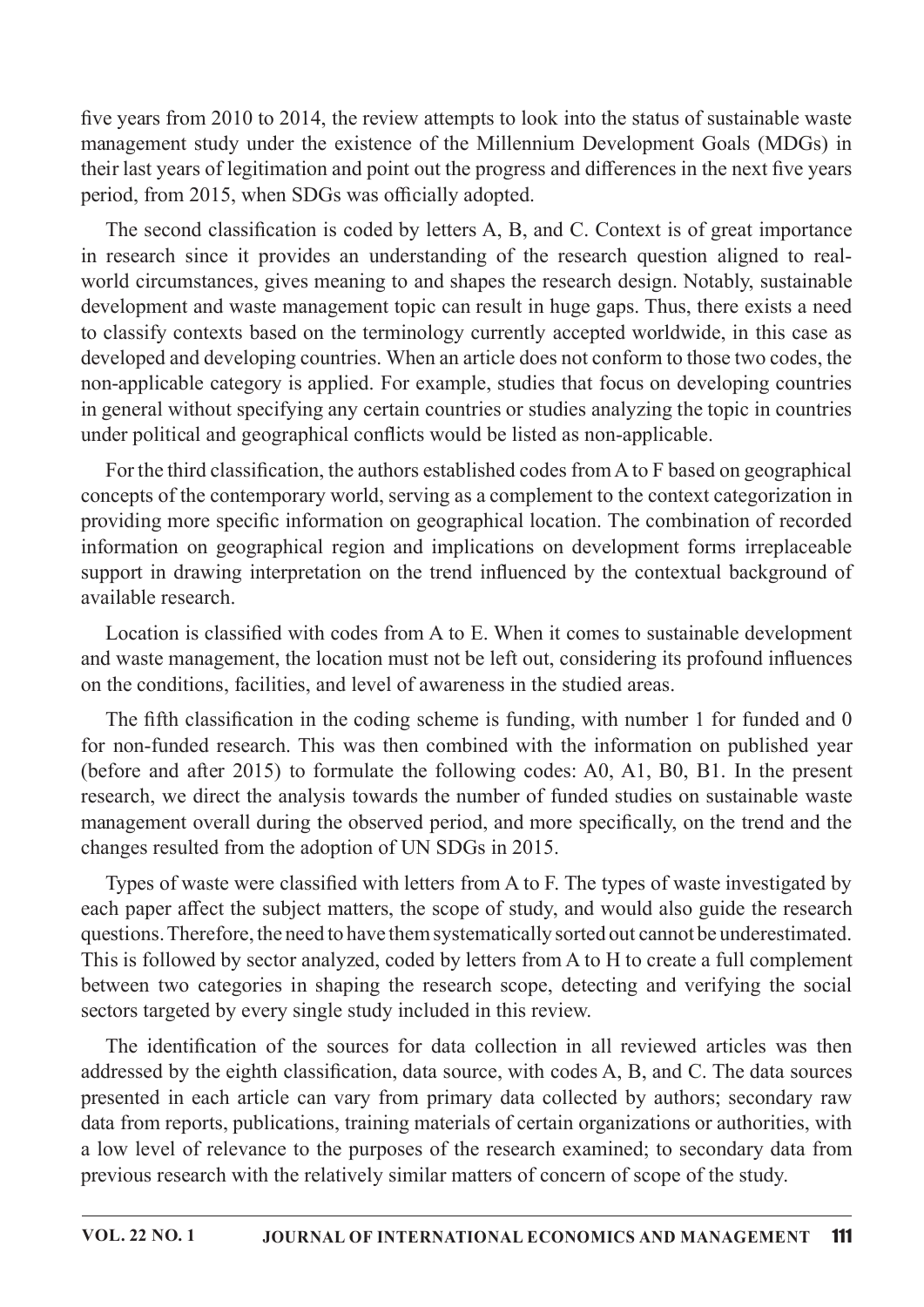The ninth classification, known as main subjects, was coded with letters from A to H. This classification intends to determine the sub-topics making implications on the trend and focus of published literature on the main topic and find out the subjects most commonly studied by researchers.

The results are coded by letters from A to E, focusing on the results and findings of the reviewed research individually to examine whether the study comes up with new framework/ perspectives or supports existing ones with new data. By analyzing the results, the relevance and quality of each study regarding research questions and problems can be assessed.

The last classification in the coding scheme deals with period analysis, coded with letters from A to E, attempting to analyze the scope of research relating to the period investigated by papers selected for the present studies. The results obtained from this classification complements the context (second) and geographical region (third) classifications to fully assess the depth and breadth of all the reviewed articles.

#### 4. Research results and discussion

#### 4.1 Sample description

One hundred forty-four selected articles were published by six out of seven chosen publishers on top journals in waste and environmental management: 66 articles  $(46%)$  were published by Elsevier, 39 articles (27%) were published by Springer, 21 articles (15%) were published by Sage, 10 articles (7%) were published by Inderscience and 8 other articles (5%) were published by Wiley and Taylor & Francis Group.

| publications from<br>2010-2020 |
|--------------------------------|
|                                |
|                                |
|                                |
|                                |
|                                |
|                                |
|                                |
|                                |

Table 4. Top journals\*

**Source:** The authors' calculation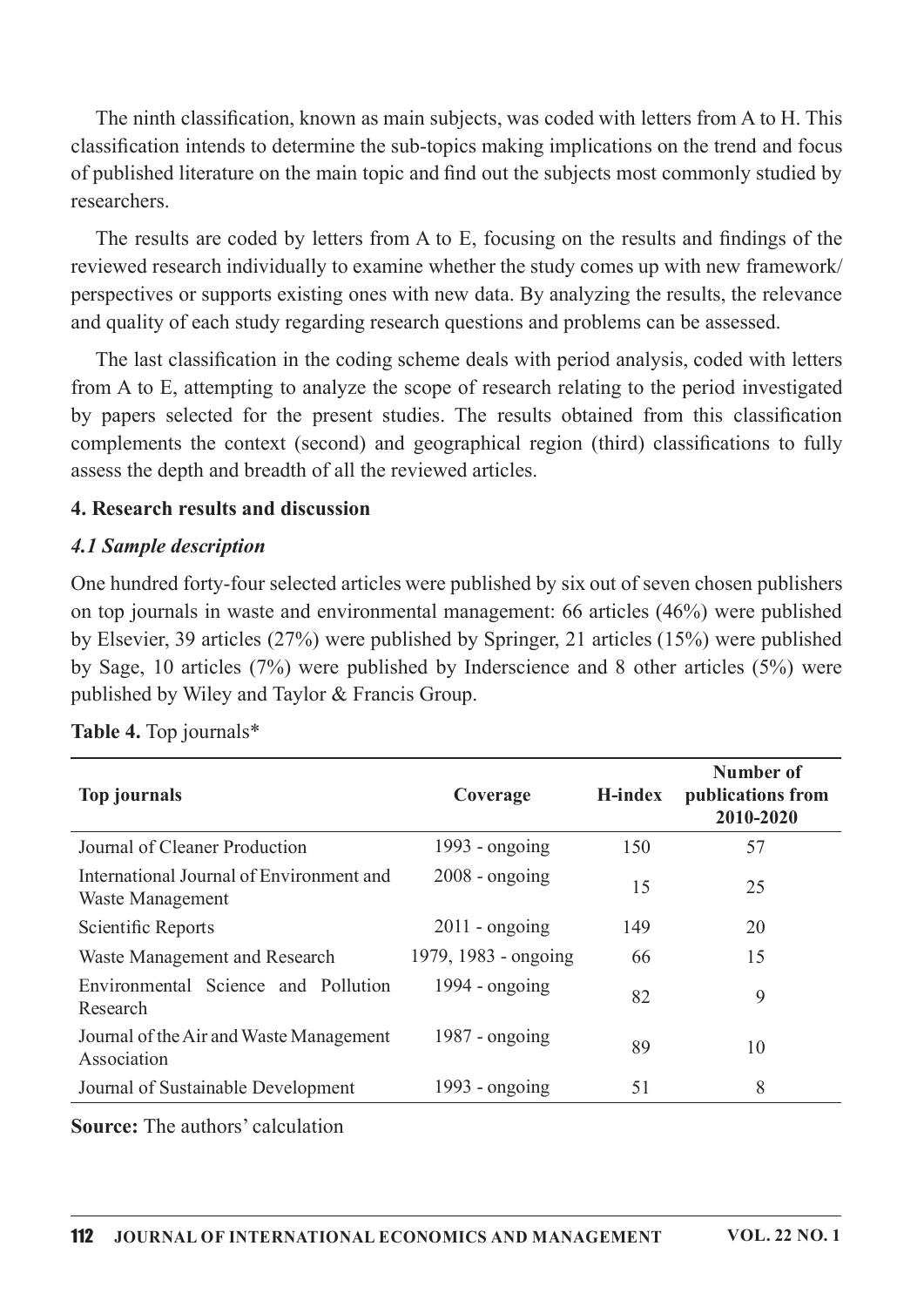# 4.2 The adoption of the UNSDGs on the amount of sustainable waste management literature

## Published year

Out of 144 articles, the majority  $(74.3%)$  was published after 2014 (Category B) and the smaller proportion (25.7%) was in the previous period (Category A). This portion is equivalent to 107 articles from 2015 to 2020 and 37 from 2010 to 2014. The result for Category B is three times higher than that for Category A, proving that the number of research that satisfies all the practical and quality criteria and pertinently focuses on sustainable waste management has increased drastically from 2015.



# Figure 4. Published year of studies reviewed

Notes: Category A - from 2010 to 2014; B - from 2015 to 2020.

# Source: The authors' calculation

A causal association between the 17 UN SDGs adoption and the rise in research on the topic can be reasonably formulated, indicating that after the 17 SDGs came into effect in 2015, the number of articles on sustainable waste management has become considerably higher.

# Funding

The second finding in this review concerns the funding status of the analyzed papers. This classification first examines the number of funded papers through the coding of number 1 for funded and 0 for non-funded ones.

The review recorded 79 non-funded and 65 funded papers out of the selected 144 articles. The number of funded research accounts for a slightly lower proportion compared to those that are non-funded. As previously mentioned, we further extended this classification into a broader compound categorization with an attempt to tackle the effects of the UN SDGs adoption in 2015. The complement of this funding classification to the first classification (Published year) resulted in the application of the following codes:  $A0$  - before 2015, not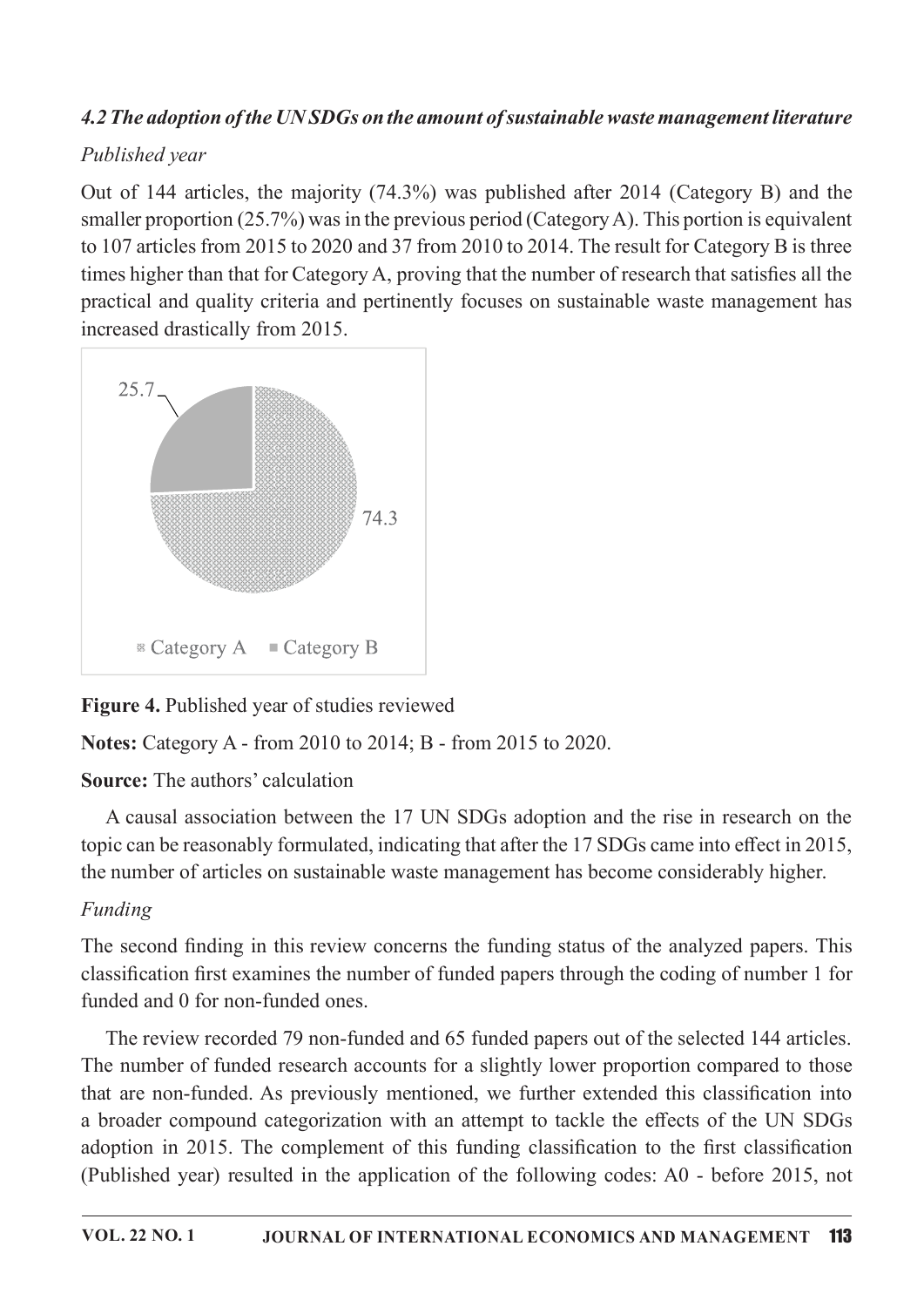funded; A1- before 2015, funded; B0 - from 2015, not funded and B1 - from 2015, funded. The results recorded for this supplementary classification are illustrated in Figure 6.



Figure 5. Funding status of studies reviewed

Notes: Category 0 - Non-funded; 1 - Funded.

**Source:** The authors' calculation

In general, both funded and non-funded research evidently rose since 2015. Although the number of non-funded studies is still relatively higher than those funded ones, the gap is not significant. The number of non-funded research before  $2015$  (Category A0) is 21 and from 2015 (Category B0) is 58, implying a 2.8-time increase while the number of funded research escalated 3.1 times from 16 (Category A1) to 49 (Category B1) in the same period. The number of funded articles is smaller. However, it seems to increase with a slightly higher speed than the non-funded one.



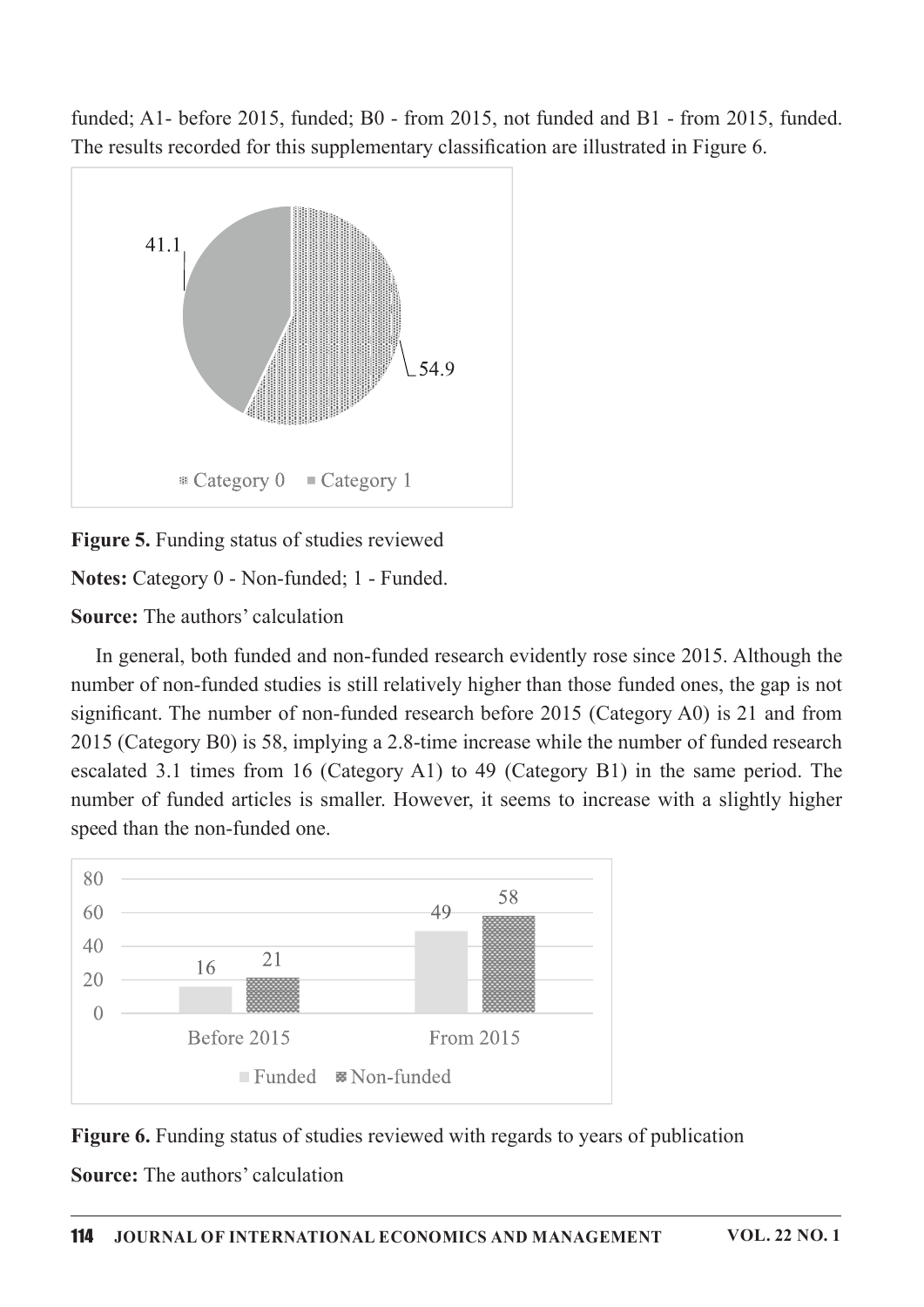Besides, most research fundings recorded come from the public sector. Around 80% of the funded studies in this review received financial supports from governmental authorities such as the Ministry of Environment in their country, the national grant, the public universities or the national research institutes. Also, funded research reported a decent citation index. However, non-funded ones did not present lower results on citations. Therefore, the funding status of research does not seem to severely affect the its degree of being influential.

## 4.3 Scope of research

## Context, geographical region and location

More than half of the selected research  $(62.5%)$  investigate sustainable waste management in developing countries suggesting that the topic is being addressed more often in poorer and less prosperous countries which face a lot of environmental concerns. Meanwhile, only 22% chose developed countries as their focus of analysis. The number of studies addressing the subject in developed countries only makes up to one-third of the studies concentrating on sustainable waste management. There are 17 papers examining the matter in both contexts, while five studies did not specify the countries of analysis or did not apply the same measure regarding the scope of research.

Although the sources of financial grants towards the subject are more likely to come from developed countries, more research concerns the associated problems in less developed ones. The economy might still struggle to meet certain development standards and basic living demands before enhancing its waste management systems. Cucchiella et al. (2015) report that approximately 50% of the waste electric and electronic equipment generated annually was illegally transferred from developed to developing countries, resulting in serious environmental problems. Improper waste handling happens more often in developing countries since infrastructures, legislation and frameworks for sustainable waste management is still absent (Ferronato and Torretta, 2019).



Figure 7. Context of studies reviewed Notes: Category A - from 2010 to 2014; B - from 2015 to 2020 **Source:** The authors' calculation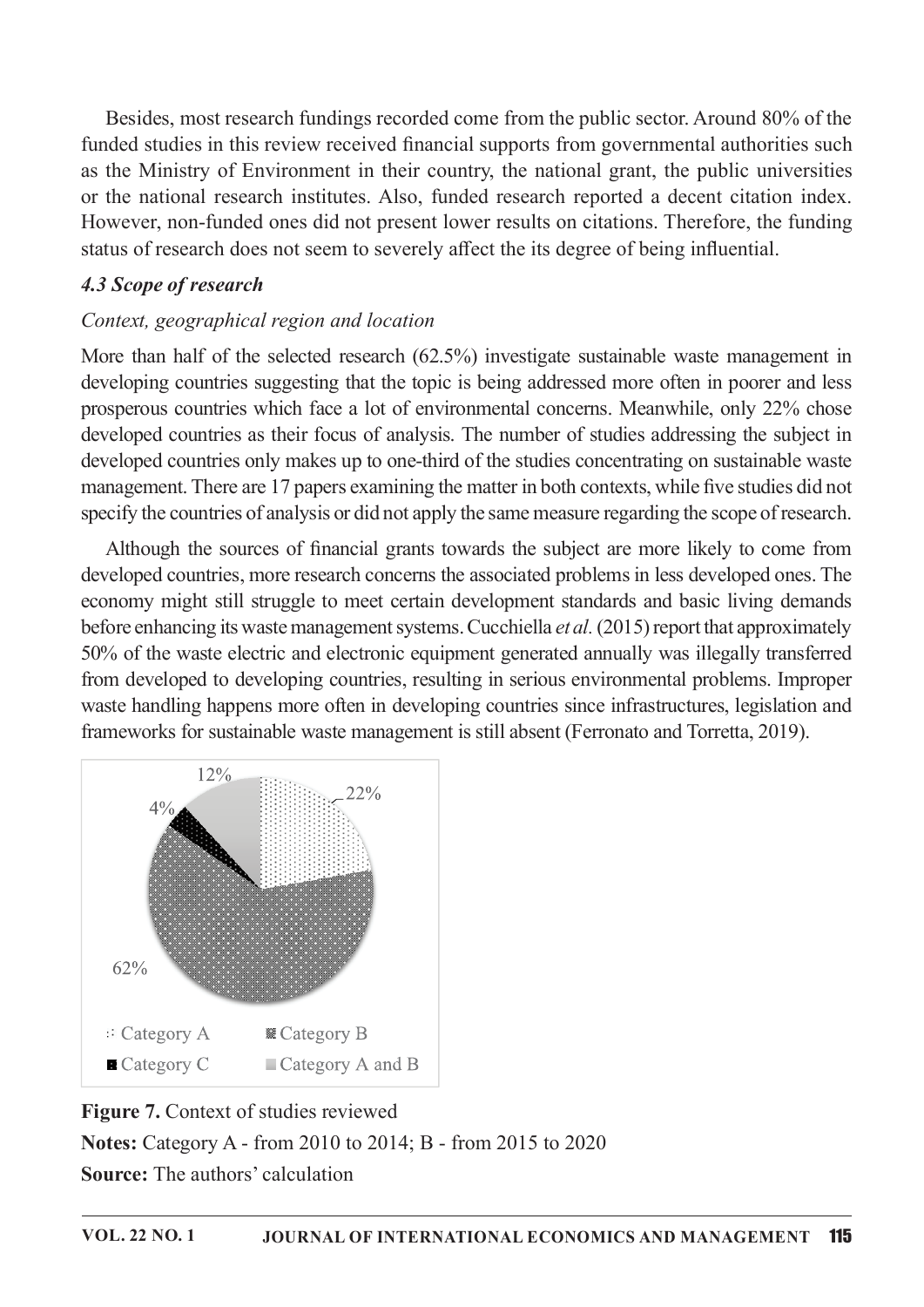The following classification deals with the geographic region analyzed by the studies. We noticed that a considerable number of studies do not involve only one but rather several different countries. Since some of the reviewed articles focus on more than one region, there are few code combinations.

The greatest proportion of the articles investigated the subject in the context of Asia, followed by  $26\%$  of the articles demonstrating their concern in the context of Europe,  $10\%$ of the articles demonstrating their concern in the context of America, and 9% of the articles demonstrating their concern in the context of Africa. Only 1% of the reviewed articles focus on sustainable waste management in Australia. Around 4% of the articles analyzed the topic in two or more geographical regions. The rest  $(6%)$  of the paper is not applicable to the coding scheme developed for this paper. Remarkably, the amount of research investigating sustainable waste management in Asia increased significantly in the latter five years compared with that in the prior period implying that waste management became a greater concern for most developing countries in this continent.



Figure 8. The geographical region of studies reviewed

Notes:CategoryA-Africa;B-Asia;C-Australia;D-Europe;E-America;F-Non-applicable. Source: The authors' calculation

This phenomenon is, however, foreseeable, considering the distinctive social and geographical features of these two continents. Meanwhile, in the case of Africa, sustainable waste management might not receive much attention presently since the priority is being set on more fundamental and concerning issues associated with basic life demands. The focus of scholars and policy-makers regarding this geographical region, therefore, is often put on solving poverty, clean water inadequacy or diseases, rather than sustainable waste management.

The classification of location describes the specific area of the researched countries indicated in the reviewed articles, coded by a letter from A to E. The combination of subcategories also applies to this classification due to the similar reason stated above.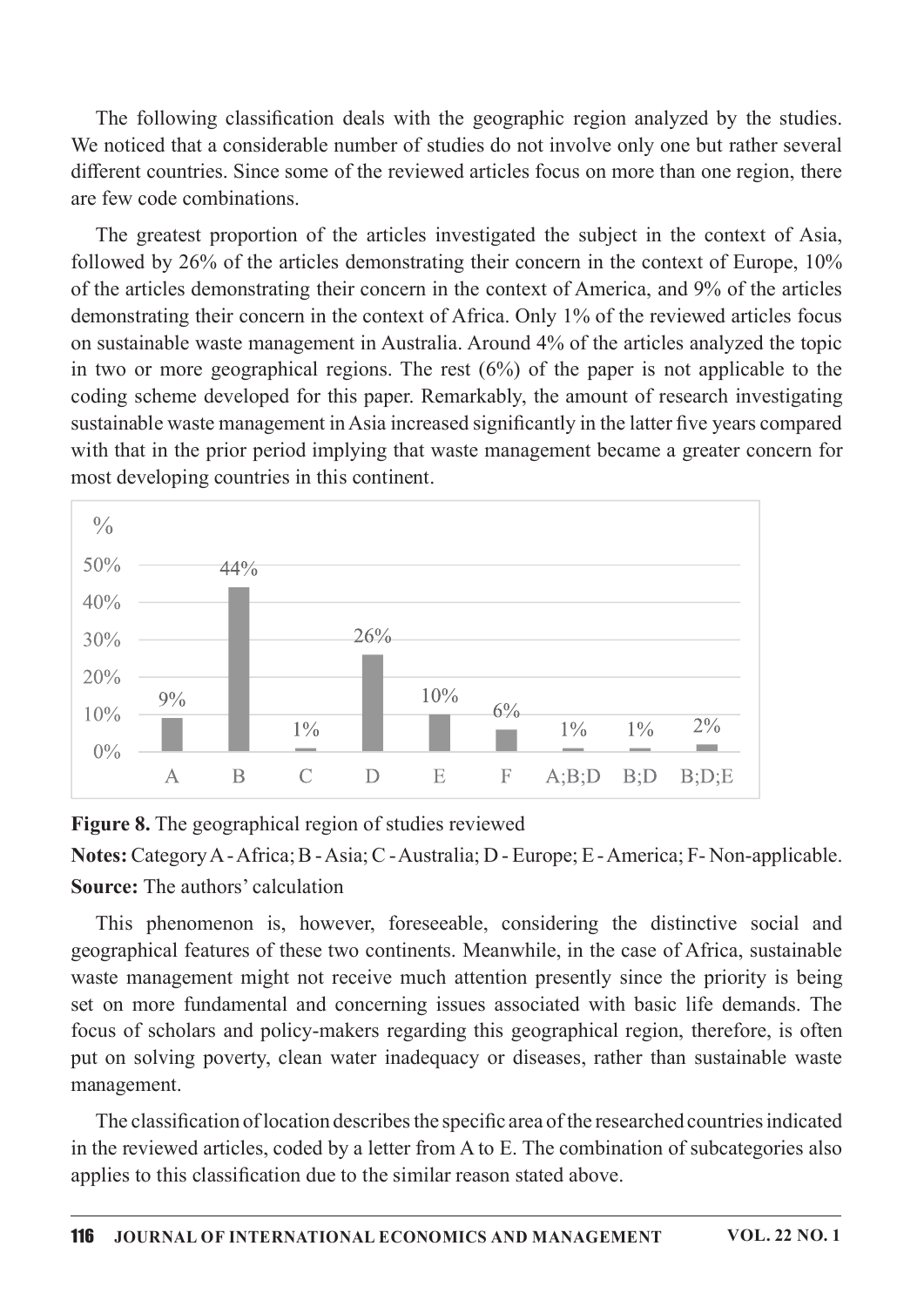

Figure 9. Location of studies reviewed

Notes: Category A - Urban area; B - Rural area; C - Suburban area; D - Industrial area; E -Non-applicable.

## **Source:** The authors' calculation

Out of 144 papers selected for the review, 58 direct their analysis towards sustainable waste management in urban areas, accounting for 40% of the articles and the largest portion recorded for this classification. About 17% of the articles, which is equivalent to 25 research, address the matter in industrial areas. About 12% of the articles is about the rural areas and 14% of them are categorized as non-applicable. There is only one article  $(1\%)$  about suburban areas. The other 17% of the articles concentrate on more than one areas, in which 21 research (15%) focus on both urban and rural areas. One article  $(1\%)$  is about the urban and industrial area and another one article is about  $(1%)$  three areas: urban, rural, and industrial.





Figure 10. Types of waste in studies reviewed

Notes: Category A - Solid waste; B - Liquid waste; C - Organic waste; D - Recyclable waste; E-Hazardouswaste;F-Non-applicable.

**Source:** The authors' calculation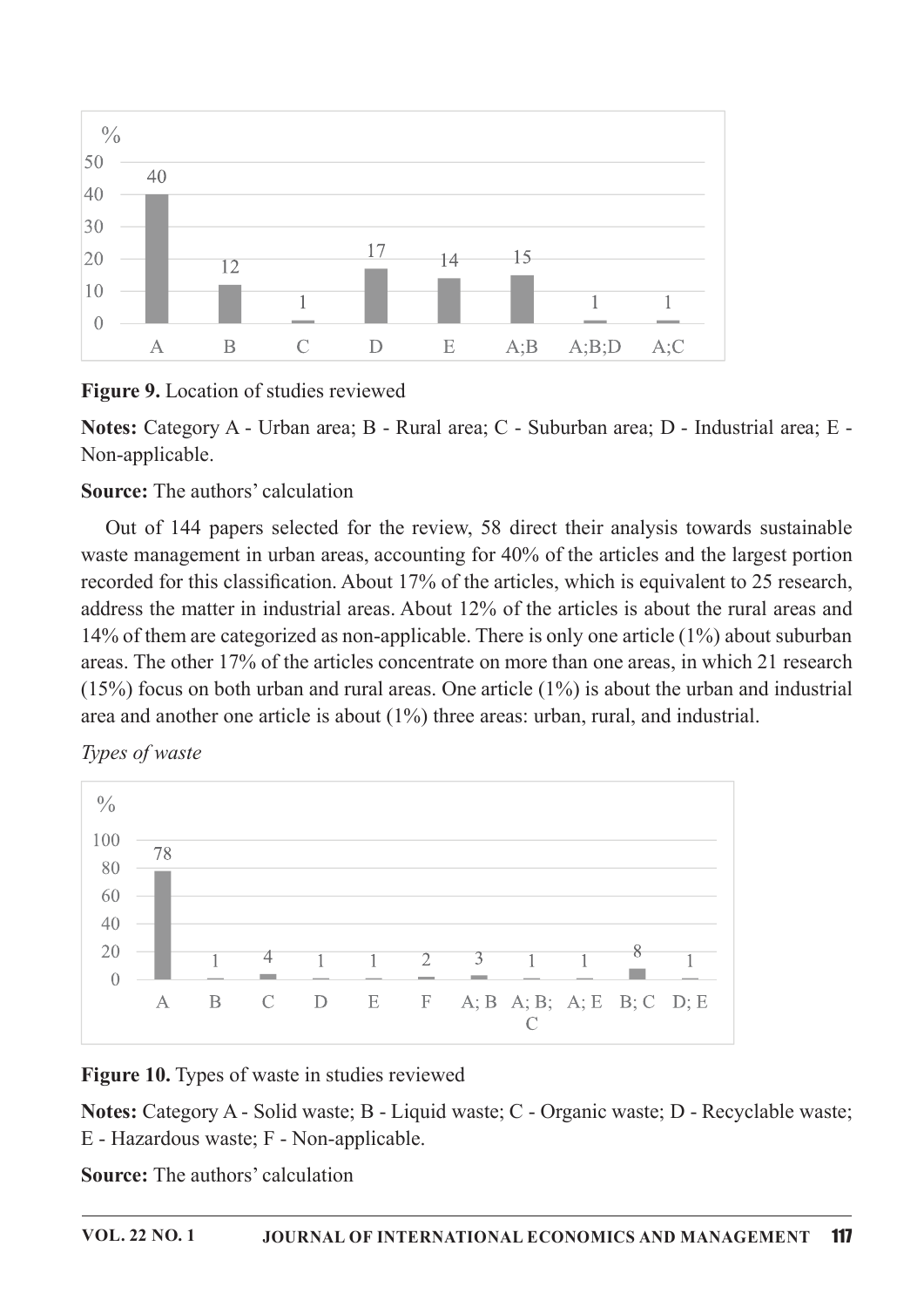A huge gap between the portion of research addressing solid waste (Category A) and the other types of waste can be observed from the chart below. The great majority of articles revolves around solid waste, accounting for 78% of the total amount and evenly distributed in the 2010-2014 and 2015-2020 periods. Nine studies are scattered among liquid, organic, recyclable, hazardous waste (Category B, C, D, E), equivalent to  $7\%$ . About  $14\%$  of the reviewed research (21 papers) scrutinized in more than one type of waste and the last 2% are reported as non-applicable (Category F).

Solid waste holds the attention of most selected studies, leaving very few spaces for other types of waste. Conceivably, solid waste is the most concerning current issue to researchers, scholars, and policy-makers, suggesting that this type of waste is probably more complex compared to others in certain aspects, such as composition, classification or handling methods.

#### Sector analyzed

The public sector was investigated in 28% of the total research. Many papers were found to research waste management in the private sector, and incredibly few for non-governmental (Permana et al., 2015; Takiguchi, 2016; Kamaruddin et al., 2013) and non-profit sector (Kruljac, 2012; Shumon *et al.*, 2014). We accordingly suspect that the public sector is more responsible for the quality and improvement of waste management systems and, therefore, should be more bonded to take action through policy and procedure adjustments.



Figure 11. Sector analyzed of studies reviewed

Notes: Category A - Public sector; B - Private sector; C - Non-profit sector; D - Households; E - Industrial sectors; F - NGOs; G - Waste management sector; H - Non-applicable.

## **Source:** The authors' calculation

Waste management sector (Category G) was examined in  $15\%$  of all articles (21 studies) and ranks as the second most common sector tackled by the reviewed articles, followed by industrial sector (Category  $E-18$  studies which account for 13% of all articles), households (Category  $D-14$  studies which account for 13% of all articles) and private sector (Category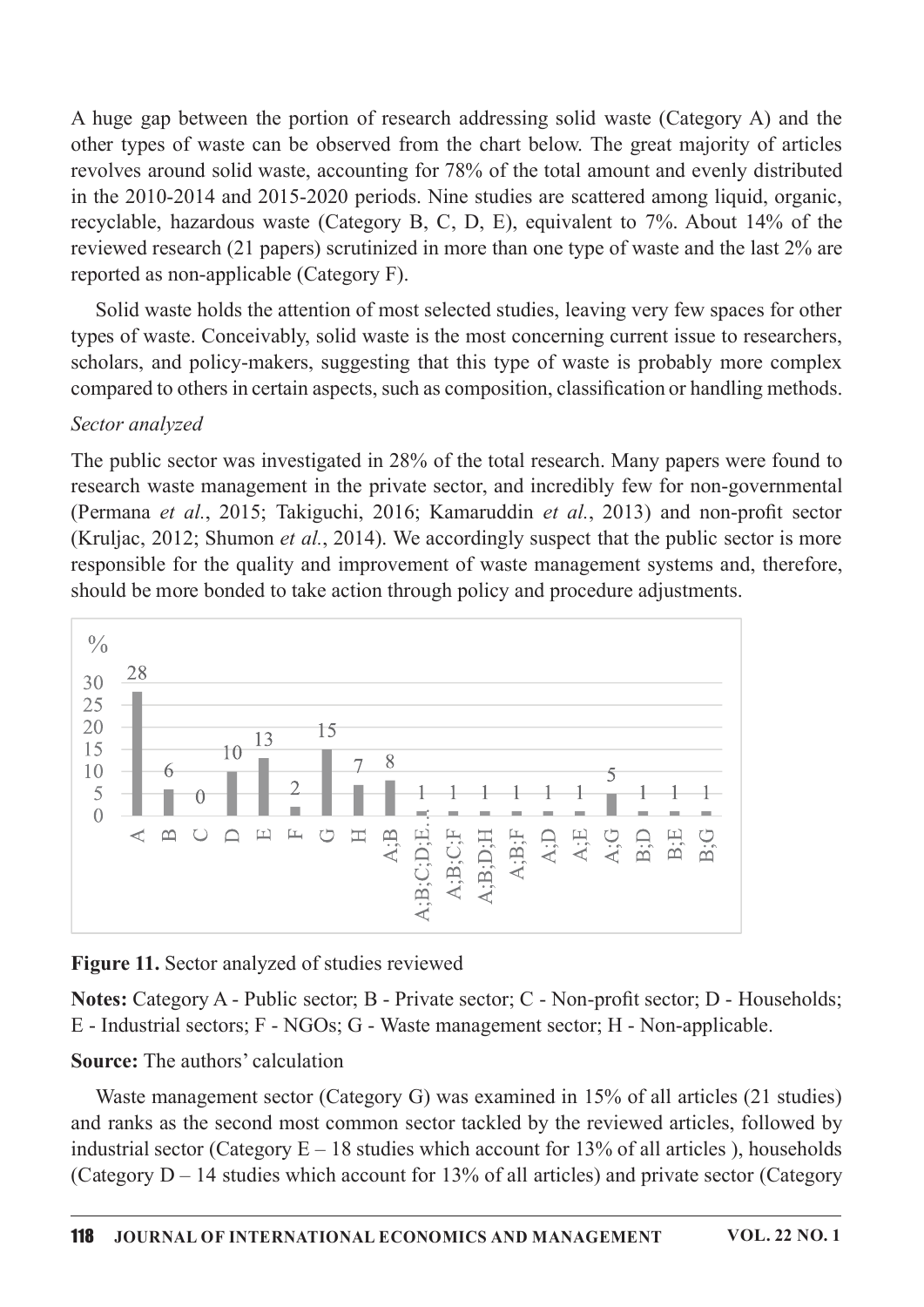$B$  – nine studies which account for 6% of all articles). Category F, NGOs, was investigated in only 2% of all articles, which is equivalent to three papers. The non-applicable, Category H, holds with ten research. Noticeably, a considerable proportion of the selected research, 22%, analyzed several different types of waste in the same paper, most of which include either solid waste or liquid waste or both in their focus of analysis.

## Analysis period

The last classification relating to the scope of research deals with length of the period targeted in the papers. The subcategories for this classification are coded as: A - less than 3 years; B from 3 to 5 years; C - from 5 to 10 years; D - from 10 years and  $E$  - non-applicable.

About 24.3% of all papers, which is equivalent to 35 studies, examine the period of more than 10 years. About 20.9% of the articles, which is equivalent to 30 studies, investigate a period of fewer than three years. The number of research analyzing a more than three and less than ten years period accounts for  $20.1\%$  of total papers. About 9.7% of which investigate a period from 3 to 5 years and the other 10.4% of all papers examine a period from 5 to 10 years. There are 50 articles in the non-applicable subcategory, taking up to 34.7% of all papers, which is the largest portion of the selected research.



# Figure 12. Analysis period of studies reviewed

Notes: Category: A - less than 3 years; B - from 3 to 5 years; C - from 5 to 10 years; D - from 10 years; E - Non-applicable.

# **Source:** The authors' calculation

# Main subjects

The classification of main subjects identifies the sub-topics coded by: A - Alternatives of sustainable waste management; B - Evaluation of current methods/situation; C - Explanations of current problems/situation; D - Future perspectives of sustainable waste management;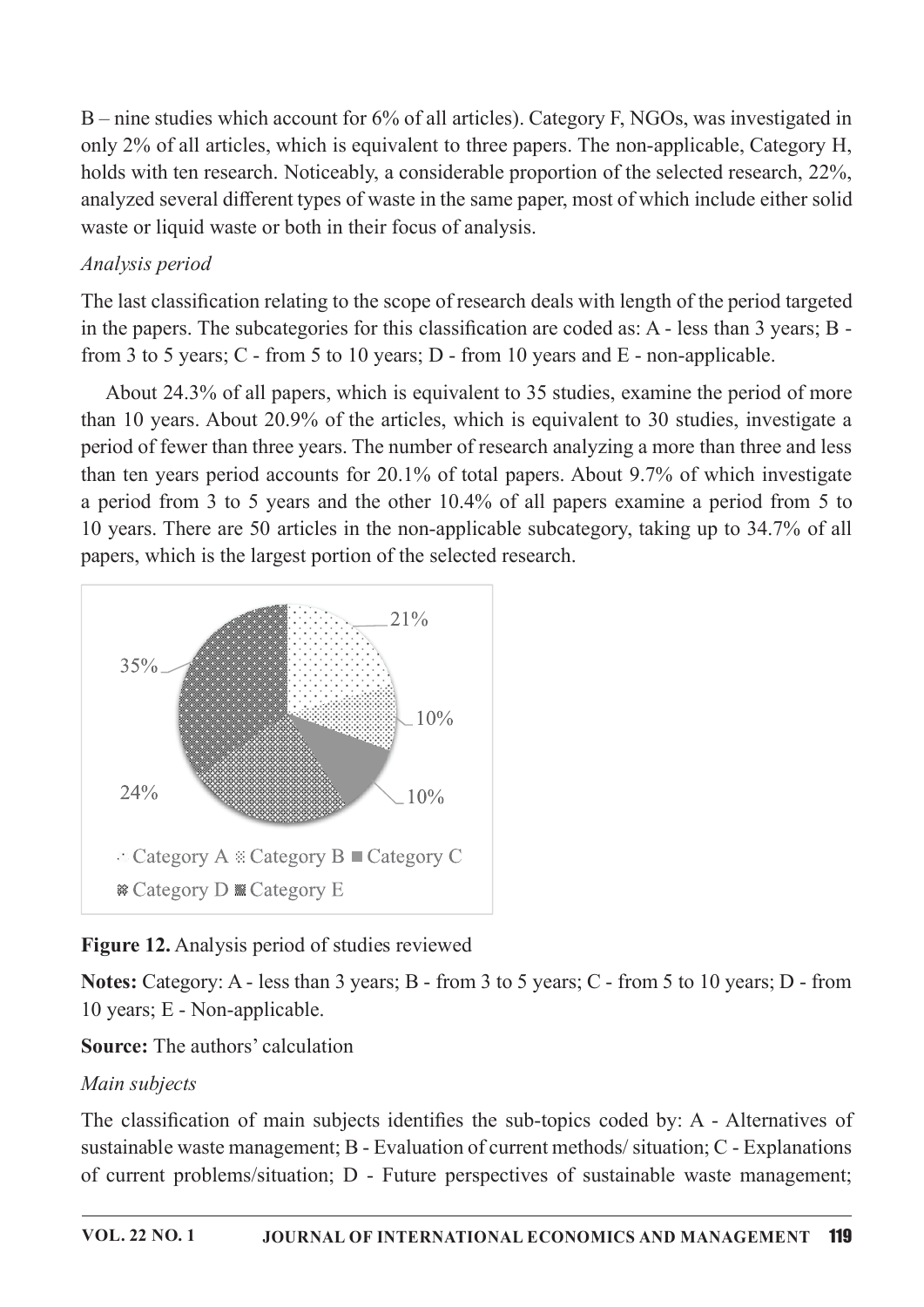$E$  - Influential factors to sustainable waste management; F - Impacts of sustainable waste management; G - Suggestions/solutions/strategies for improvement and H - Non-applicable.

The majority of the reviewed papers  $(58%)$  oriented their analysis to one single main subject, which is specified in 83 out of 144 articles. The number of articles with two or more sub-topics accounts for  $28\%$  of all papers. There are 20 review articles listed in the nonapplicable category for not meeting any subcategories developed in the coding scheme.



Figure 13. Main subjects of studies reviewed

Notes: Category A - Alternatives of Sustainable Waste Management; B - Evaluation of current methods/situation;  $C$  - Explanations of current problems/situation;  $D$  - Future perspectives of sustainable waste management; E - Influential factors to sustainable waste management; F - Impacts of sustainable waste management; G - Suggestions/solutions/strategies for improvement; H - Non-applicable.

#### Source: The authors' calculation

Of all the research that concentrates on solely one main subject, the three most significant results recorded are 15% for Category B, 13% for Category G and 10% for Category A. The other categories appear in smaller quantity:  $8\%$  for Category D,  $6\%$  for Category E,  $4\%$  for Category C, and 3% for Category F.

Since Categories B and G strike with the highest results among single-subjected articles, not surprisingly, the most common code combinations recorded belongs to Category B;G (combination of evaluation of the current methods/situation and suggestions/solutions/ strategies for improvement), with 15 out of 41 research with more than one subject of focus, accounts for 10% of the total included articles. The other combinations received relatively insignificant results with 1-2% of all papers, which is equal to less than three papers for each category.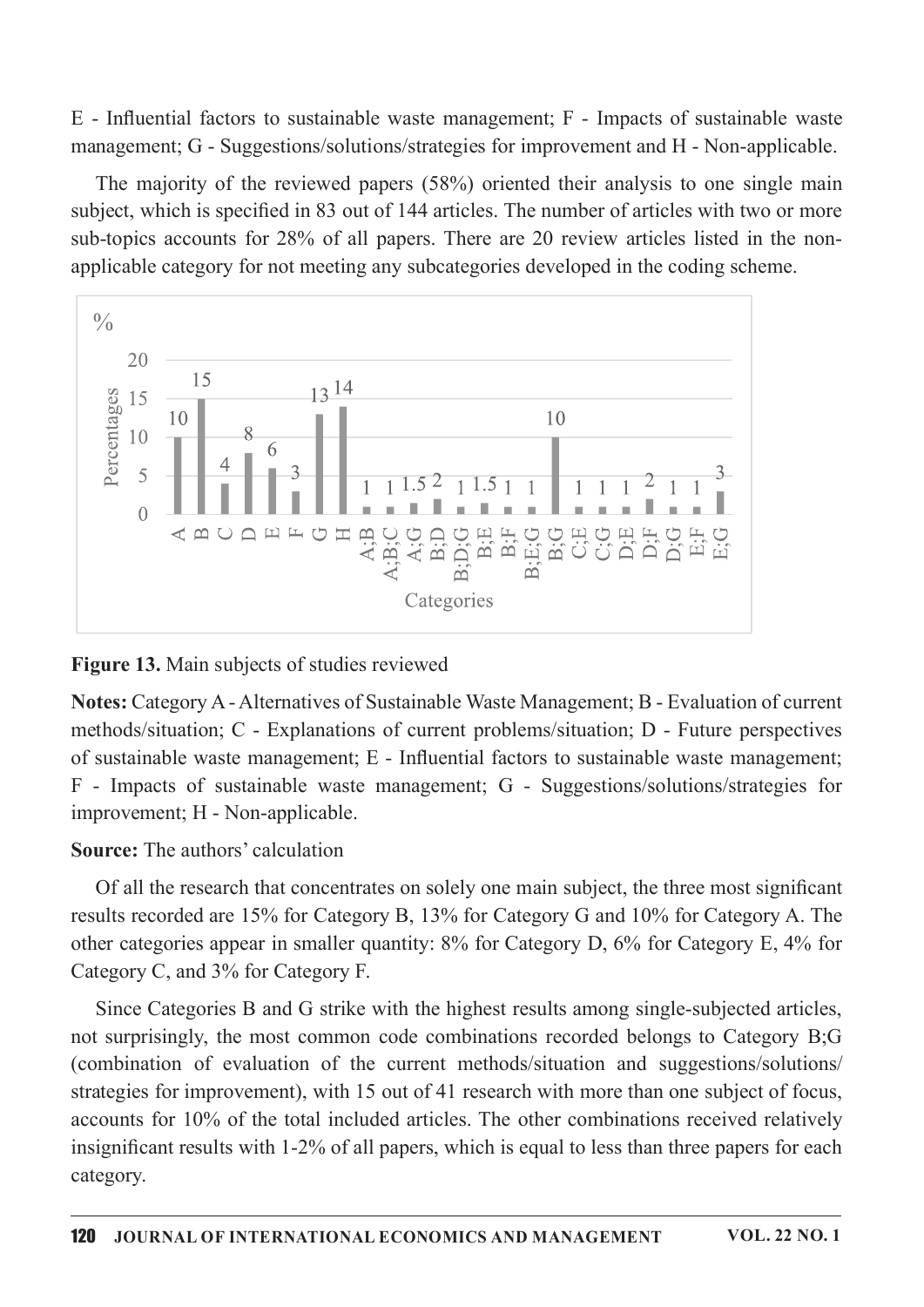# 4.4 Methods

In general, the reviewed articles were distributed evenly among the methodology coded in this research, which is easily observed from no differences in the results recorded for each category. The greatest number of research falls on Category B (case study), with 43 articles accounting for 20% of all articles. Since case study is frequently adopted in exploratory research to test or investigate a new idea, perspectives, theory or framework within their real-life context (Mcleod, 2015), the prevalence of this methodology in sustainable waste management study can be justified by the novelty of the subject. As stated, sustainable waste management is a relatively new topic, with the growing need for experiment and disclosure of new yet realistic and practical angles to decently understand its boundary and complexity. Consequently, an in-depth case study of particular groups and events over periods is often considered an effective and favorable method for approaching such underlying principles of the topic in a real-life context.

The methodology with second highest frequency reported is Category J (Survey), with 34 studies (15%), which is followed by Category A (Archival) and Category D (Conceptual), both with 49 research, equivalent to  $11\%$  for each category. The next category reflects the interview method with 22 studies  $(10\%)$ .

Categories with lower frequency recorded are H, I, and J, with 14 studies in each category. Altogether, they account for 18% of the reviewed papers. Category C receives only 5% of the total articles, Category F comes after with eight papers and Category E ranks as the least with only four articles. Also, 3% of the reviewed studies use uncategorized methods as one of their methodology for analysis and research designs, which is equivalent to seven papers.

A significant proportion of the reviewed papers uses more than one method to approach and analyze their research matter. Therefore, the present study also tackles the number of such studies, aiming for some implications on the trends in methodology of the current research.





Notes:Category:A-Archival;B-Casestudy;C-Comparative;D-Conceptual;E-Empirical; F-Experiment;G-Interview;H-Lifecycleassessment(LCA);I-Observation;J-Survey; K-Review;L-Non-applicable.

**Source:** The authors' calculation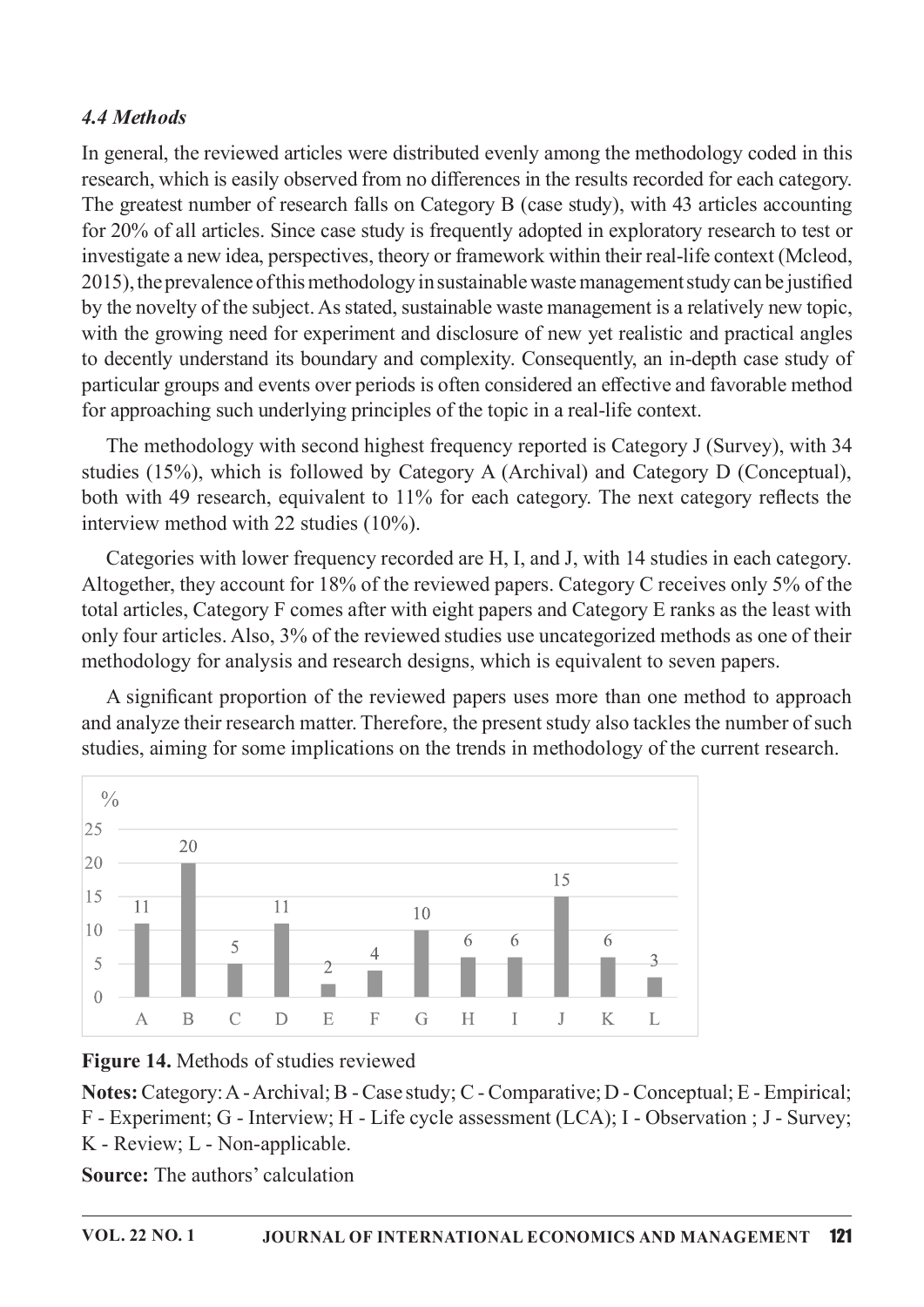The result shows that 37.5% of all papers, which is equivalent to 54 studies, utilized two or more methods in their analysis and research design. The research with one main methodology is almost twice as much, with 89 papers, taking up to 61.8% of all papers. Only one research did not apply any of method in the categories suggested in the coding scheme developed for this paper.



Figure 15. Combination of methods in studies reviewed

Source: The authors' calculation

## Data source

A considerable proportion of articles combine more than one data source to perform their analysis. This type of research takes up 34% in the total reviewed studies. About 23% of total papers use data source as listed in Categories A and C. About 6% of total papers use data source as listed in Categories A and B. About 4% of total papers use data source as listed in Categories B and C. About 1% of total papers use all three methodologies specified in this classification.



Figure 16. Data source of studies reviewed

Notes: Category: A - Primary data; B - Previous studies; C - Reports, publications, databases, and training materials.

**Source:** The authors' calculation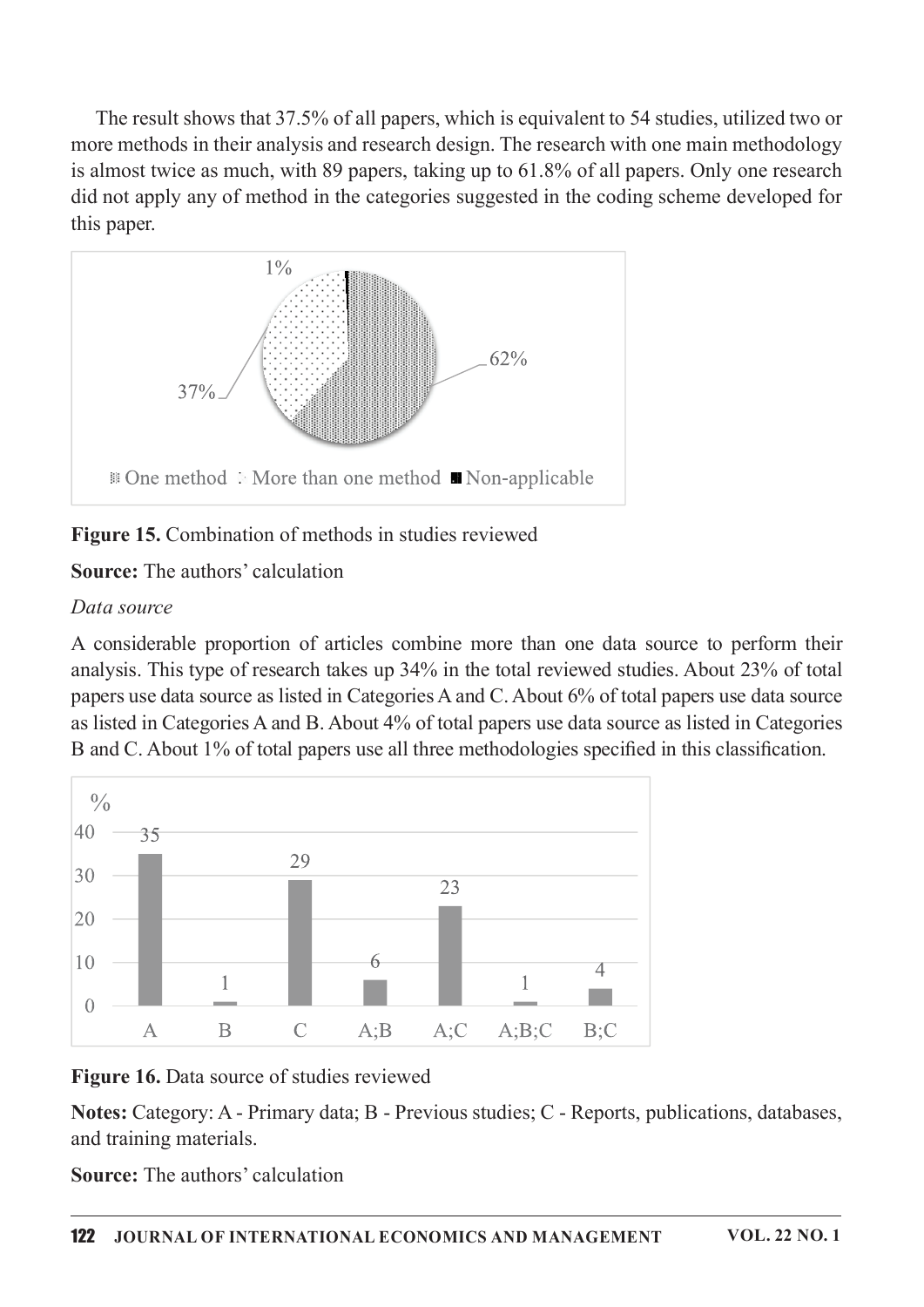# 4.5 Results

As can be observed from the graph below, the distribution of different types of research results recorded is fairly balanced. Each category to a certain point acquires a good portion of studies, and the gaps observed among them are not too significant. Category  $C$ , representing the research results that tackle "Previous concepts/models/frameworks with new perspectives", had the highest portion (34%) with 49 articles. About 38 papers analyze "Previous perspectives with new dataset/time period" (Category D). About 31 articles present their results with "Proposal of new frameworks/concepts/strategies/ models" (Category B). The rest 15 papers are in Category A - "Consistent with the previous study". There are only 11 studies, which account for  $7.6\%$  of all papers, did not meet any applied code for this classification.



# Figure 17. Results of studies reviewed

Notes: Category: A - Consistent with previous studies; B - Proposal of new frameworks/ concepts/strategies/models; C - Previous concepts/models/frameworks with new perspectives; D - Previous perspectives with new dataset/time period; E - Non-applicable.

## Source: The authors' calculation

The results reported for all classifications in this review involve intensive analysis of the coding outcomes encompassed by a consistent coding scheme and reference to theoretical definitions and principles of the subject provided in the previous chapters. All data were transparently recorded in tables then illustrated in graphs and charts for better visual observation, attributing to the exploration and further interpretations on linkages among fundamental factors of sustainable waste management in the present research.

## 5. Research trends and gaps

## 5.1 Research trends

## Current trends in sustainable waste management research

There are several dispersive trends in the current literature on sustainable waste management. Each paper tends to focus its analysis on a small-scaled context, location, geographical region within a specific period of time.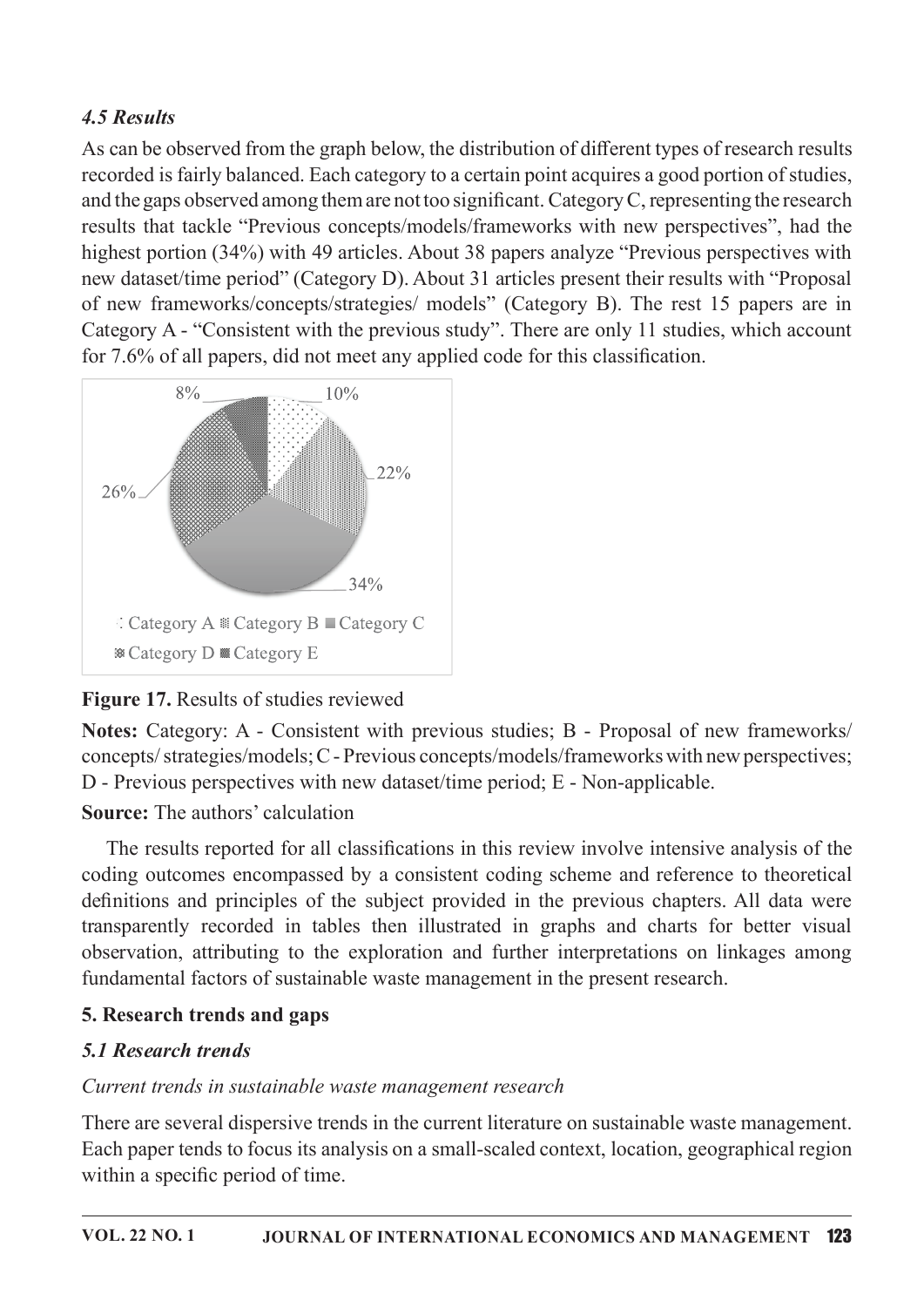Diversity is also actively exhibited when classifying and analyzing the research design of the reviewed papers. For every single research, distinctive data collection and analysis methods are applied, and moreover, combined in exclusive ways to approach the subject of study targeted adequately. Especially, due to typical features of sustainable waste management topic, the application of specific methods is frequently detected, for example, Life-cycle-assessment (LCA). According to Brusseau (2019), LCA serves as a comprehensive method in assessing the potential impacts of a product, process, procedure, activity or technology on the environment, from which scholars and decision-makers can come up with interpretations and resolutions to achieve the desired outcomes. Brusseau  $(2019)$ , therefore, considers LCA as an exceptionally effective methodology in promoting sustainable development.

## The progress of sustainable waste management studies during the studied period

The evolution of sustainable waste management studies in the time-period investigated in this review can be perceived from the evaluation of both quantity and quality. This progress in quantity is dramatic, yet comprehensible, considering that period from 2020 is declared by the world leaders at the sustainable development goals summit in September 2019 as the decade of action and transfer for sustainable development since it marks a milestone in the journey of approaching SDGs with only ten years left to achieve the desired outcomes for the whole globe (United Nations, 2020).

## 5.2 Research gaps

First, there exists a shortage of research on sustainable waste management in developed countries. The current focus of studies in this field should be placed more on developing countries due to the higher intensity of associated problems there. However, the distribution should not be over-biased towards developing countries and negligible to developed ones. Although developing countries are not often equipped with sufficient technology and facilities to achieve sustainable waste management, resulting in apparently severe situations caused by improper waste handling, the most considerable amount of waste generated globally comes from developed countries.

Second, an inadequacy for studies on Africa and Australia is detected. This gap in the long term can be detrimental since the ignorance of any geographical regions will result in the omittance of fundamental factors relating to the topic. In this case, the sparse population in Oceanian countries does not assure the insignificance of problems in waste management systems. Australia generated 67 million tonnes of waste from 2016 to 2017 (Yara Murray-Atfield, 2019), which is by no means a trivial amount. Also, although the current concern for African countries is mainly placed on primary issues such as poverty, diseases or water shortage, the importance of sustainable waste management cannot be underestimated.

The third gap lies in the limited amount of research on sustainable waste management in rural and suburban areas. As previously mentioned, the cities are receiving more attention on this topic due to the larger population and the availability of facilities. However, it is essential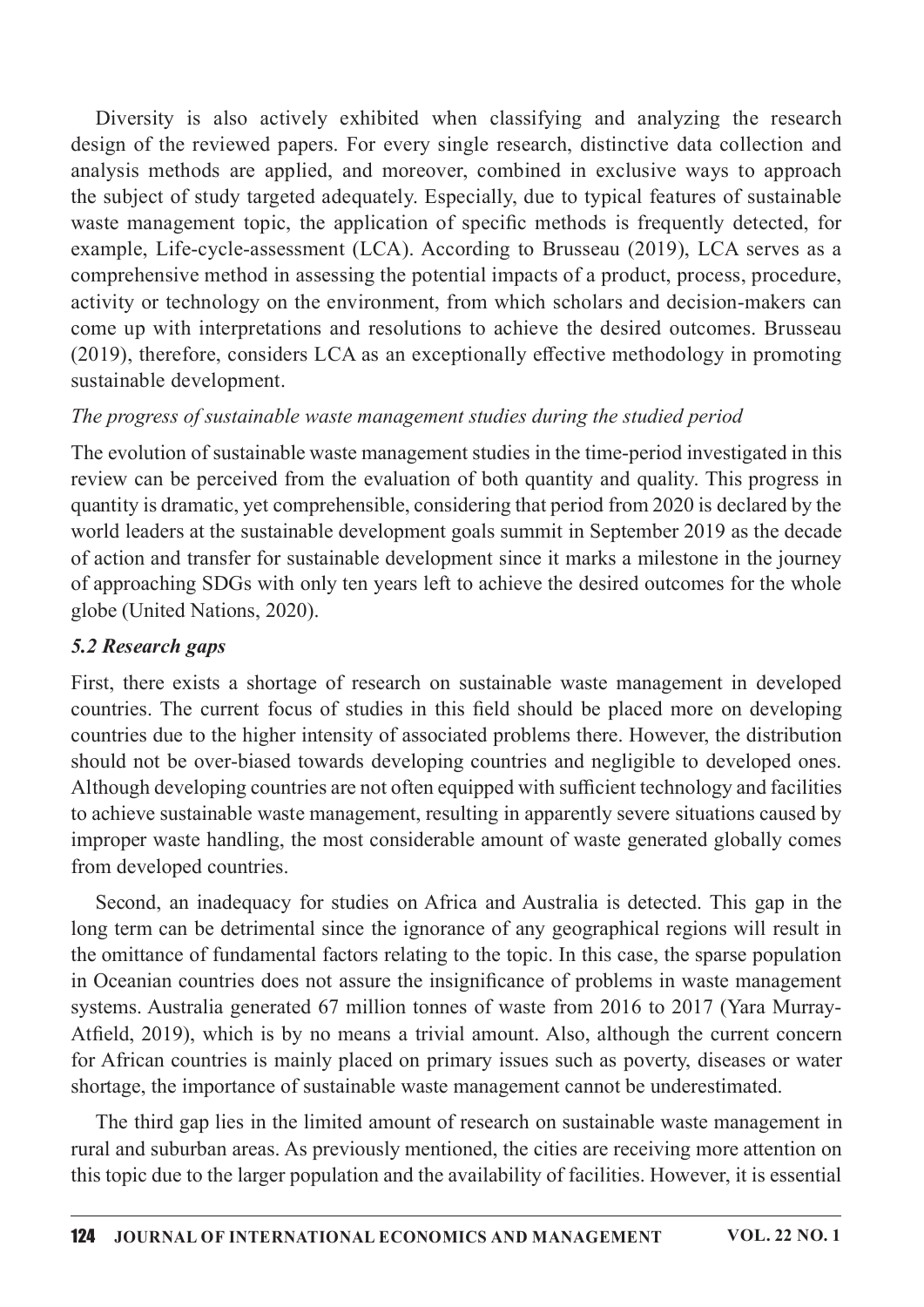to highlight the fact that rural and suburban regions also require an approximately similar focus.

Fourth, the extreme concentration of current sustainable waste management on solid waste creates a shortage of research on other types of waste. Particularly, hazardous waste, though accounting for a small portion of waste generated, holds potentially disastrous impacts on both the physical environment and biotic components (Syed, 2006). Considering the consequences of mishandling and benefits from efficiently disposing of such waste, the need for more attention paid towards them is no more questionable.

Fifth, studies on sustainable waste management in private, non-profit, and nongovernmental sectors can hardly be considered adequate to support the implementation of new procedures and innovations in the field. This shortage for research in this category is a loss to the literature on sustainable waste management since the mentioned social sectors are considerably active in the promotion of sustainable development and several related spheres. The private sector can be a potential funding source for scholars in conducting their studies while non-governmental and non-profit organizations are the leading forces in advocating the enhancement of knowledge on sustainable waste management.

Finally, the most significant gap perceived in every analyzed category of existing sustainable waste management literature is the separation and scatter of research in this field. Observably throughout the present research, available publications are disassociated and sporadic, even though their main topics are all sustainable waste management. This gap is also reflected in the unavailability of an official and widely accepted framework for classifying types of waste among sustainable waste management. Besides, there is much research with proposals of various new frameworks, models, concepts, perspectives since sustainable waste management is still a relatively new subject; however, there is hardly any research that systemizes what is available and what is yet to be confirmed.

## 6. Conclusion and recommendations

Sustainable waste management has been growing as a topic of concern during the last ten years, provoking the drastic increase in the quantity and quality of research. This study has conducted a literature review of past and present research on sustainable waste management within the context of UN SDGs adoption in 2015. The study collects articles from top journals of seven worldwide prestigious publishers for scanning, screening, selecting, indepth analysis, and critical evaluation. Reviewed papers are limited to publications in the ten years from 2010 to 2020, aiming to examine the effects of the UN SDGs on sustainable waste management, assessing the quality of recent research, and identifying the trends and gaps underlying in every paper.

Further research on sustainable waste management can be developed based on the two perspectives. The publication of more advanced studies to delimitate the existing limitations specified in this review is profoundly encouraged. Otherwise, researchers are recommended to spend more effort in conducting research reviews on frequently keeping track of the current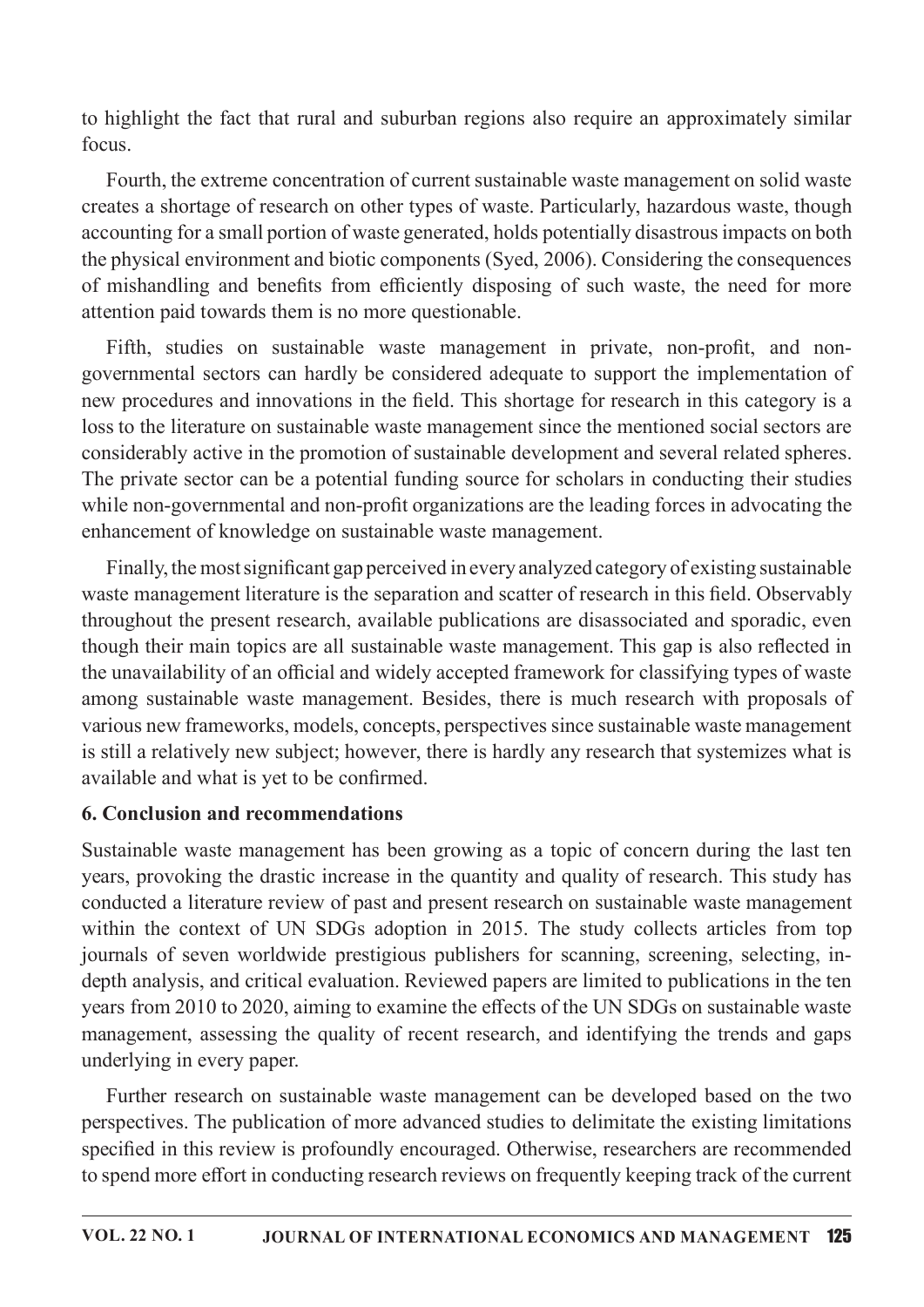status of literature on the topic and providing more precise direction for the latter published studies.

Some limitations of this literature review can be noted. First, some relevant studies are inevitably missed out during the literature search. Particularly, included papers are limited to publications by famous publishers and, as a result, cannot be generalized to every other publisher in the world with a larger and more diverse sample. Besides, the review only takes into consideration articles in English, hence, probably omitted relevant articles in other languages. A few other unpublished yet well-qualified research also remain unexplored. Second, the method for data collection and analysis in this review is still basic and simple, with the ordinary searching tools available on selected publishers' websites. More sophisticated and advanced methods can be applied to provide more precise results in future research.

Acknowledgement: This research is funded by Foreign Trade University under the Research Program number FTURP01-2020-06.

#### References

- Alam, P. and Ahmade, K. (2013), "Impact of solid waste on health and the environment", International Journal of Sustainable Development and Green Economics (IJSDGE), Vol. 2 No. 1, pp.165-168.
- Ardoin, N.M., Bowers, A.W., Roth, N.W. and Holthuis, N. (2018), "Environmental education and K-12 student outcomes: a review and analysis of research", The Journal of Environmental Education, Vol. 49 No. 1, pp. 1 - 17.
- Ashraf, M.A., Maah, M.J. and Yusoff, I. (2014), "Soil contamination, risk assessment, and remediation", Environmental Risk Assessment of Soil Contamination, Vol. 1, pp. 3 - 56.
- Aslam, M.S., Huang, B. and Cui, L. (2020), "Review of construction and demolition waste management in China and USA", Journal of Environmental Management, Vol. 264, pp. 1 - 13.
- Bacinschi, Z.O., Rizescu, C.Z., Stoian, E.V. and Necula, C. (2010), "Waste management practices used in the attempt to protect the environment", in Proceedings of the  $3<sup>rd</sup> WSEAS International$ Conference on Engineeringmechanics, Structures, Engineering Geology, Corfu Island, Greece, July 22 - 24, 2010, pp. 378 - 382.
- Brunner, P.H. and Rechberger, H. (2015), "Waste to energy key element for sustainable waste management", *Waste Management*, Vol. 37, pp. 3 - 12.
- Brusseau, M.L. (2019), "Sustainable development and other solutions to pollution and global change". in Brusseau, M.L., Pepper, I.L. and Geerba, C.P. (Eds.), *Environmental and Pollution Science*, 3<sup>rd</sup> edition, Academic Press, pp. 585 - 603.
- Cucchiella, F., D'Adamo, I., Koh, S.L. and Rosa, P. (2015), "Recycling of WEEEs: an economic assessment of present and future e-waste streams", Renewable And Sustainable Energy Reviews, Vol. 51, pp. 263 - 272.
- Dada, O. and Mbohwa, C. (2018), "Energy from waste: a possible way of meeting goal 7 of the sustainable development goals", Materials Today: Proceedings, Vol. 5 No. 4, pp. 10577 -10584.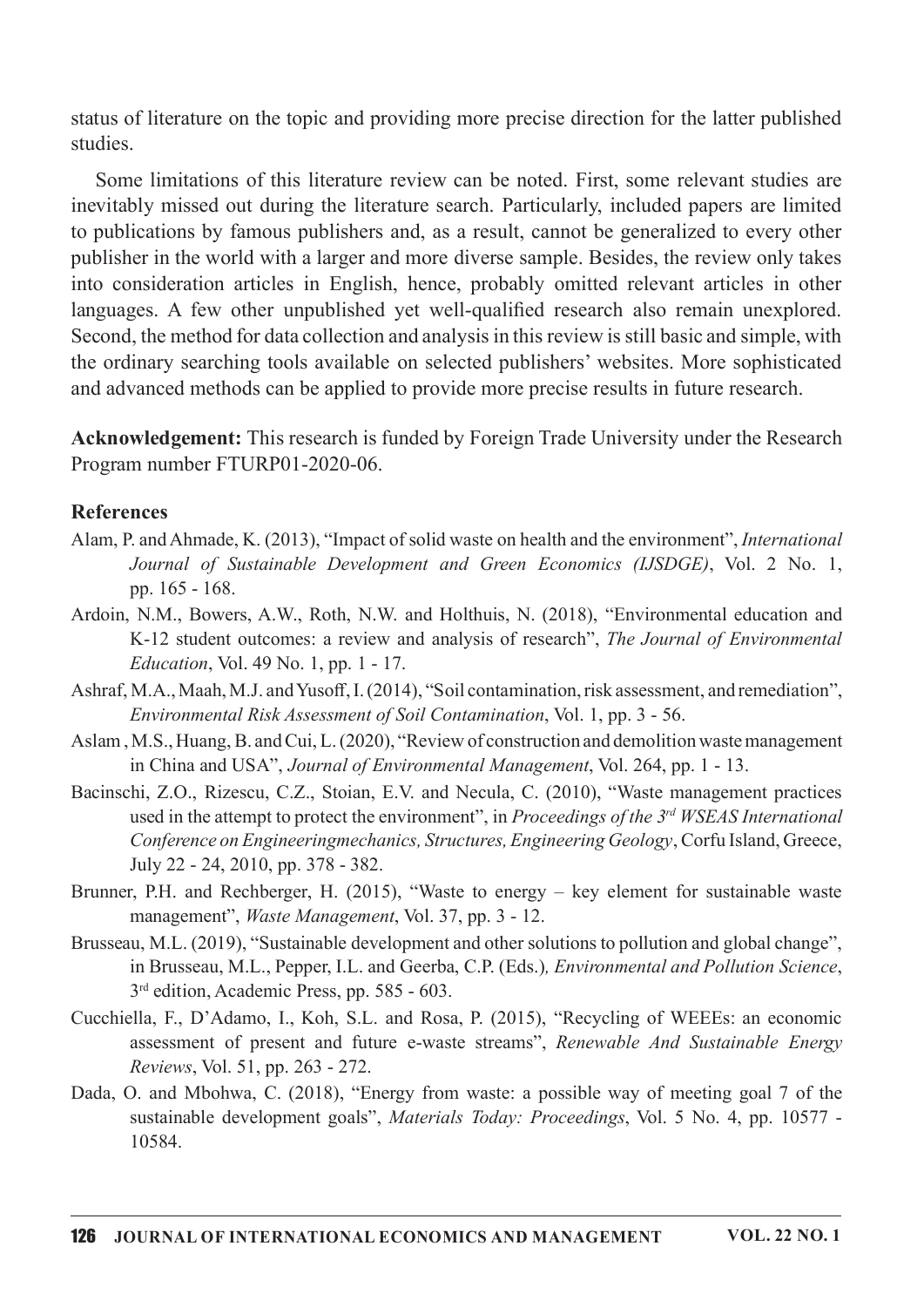- Demirbas, A. (2011), "Waste management, waste resource facilities and waste conversion processes", Energy Conversion and Management, Vol. 52 No. 2, pp. 1280 - 1287.
- Dermatas, D. (2017), "Waste management and research and the sustainable development goals: focus on soil and groundwater pollution", Waste Management & Research, Vol. 35, pp. 453 - 455.
- El Haggar, S. (2010), Sustainable industrial design and waste management: cradle-to-cradle for sustainable development, Academic Press.
- European Commission. (2011), "Waste prevention and management", Available at https://ec.europa. eu/environment/green-growth/waste-prevention-and-management/index\_en.htm (Accessed 16May,2020).
- Fazzo, L., Minichilli, F., Santoro, M., Ceccarini,A., Della Seta, M., Bianchi, F., Comba, P. and Martuzzi, M. (2017), "Hazardous waste and health impact: a systematic review of the scientific literature", *Environmental Health*, Vol. 16 No. 1, pp. 1 - 11.
- Ferrari, K., Gamberini, R. and Rimini, B. (2016), "The waste hierarchy: a strategic, tactical and operational approach for developing countries. the case study of Mozambique", International Journal of Sustainable Development and Planning, Vol. 11 No. 5, pp. 759 - 770.
- Ferronato, N. and Torretta, V. (2019), "Waste mismanagement in developing countries: a review of global issues", International Journal of Environmental Research and Public Health, Vol. 16 No.6,1060.
- Giusti, L. (2009), "A review of waste management practices and their impact on human health", Waste Management, Vol. 29 No. 8, pp. 2227 - 2239.
- Hettiarachchi, H. (2019), "The peak of sustainable waste management assures the sustainability of natural resources, but only in a circular economy", in *Proceedings of the International* Conference on Sustainability of Natural Resources, Oassim, Saudi Arabia, 5-6 November 2019, Available at https://www.researchgate.net/publication/338867880 The Peak of Sustainable Waste Management Assures the Sustainability of Natural Resources But Only in a Circular Economy (Accessed 26 November, 2020).
- Izvercian, M. and Ivascu, L. (2015), "Waste management in the context of sustainable development: case study in Romania", *Procedia Economics and Finance*, Vol. 26, pp. 717 - 721.
- Kamaruddin, S.M., Pawson, E. and Kingham, S. (2013), "Facilitating social learning in sustainable waste management: case study of NGOs involvement in Selangor, Malaysia", Procedia-Social and Behavioral Sciences, Vol. 105, pp. 325 - 332.
- Kruljac, S. (2012), "Public-private partnerships in solid waste management: sustainable development strategies for Brazil", *Bulletin of Latin American Research*, Vol. 31 No. 2, pp. 222 - 236.
- Lestari, P. and Trihadiningrum, Y. (2019), "The impact of improper solid waste management to plastic pollution in Indonesian coast and marine environment", Marine Pollution Bulletin, Vol. 149, 110505.
- Mcleod, S. (2015), "Case study method", Available at https://www.simplypsychology.org/case-study. html (Accessed 16 May, 2020).
- Muralikrishna, I.V. and Manickam, V. (2017), *Environmental management: science and engineering* for industry, Butterworth-Heinemann/Elsevier Publisher.
- Yara Murray-Atfield, Y. (2019), "Australians create 67 million tonnes of waste each year. Here's where it all ends up", Available at https://www.abc.net.au/news/2019-12-27/where-does-allaustralias-waste-go/11755424 (Accessed 21 April, 2020).